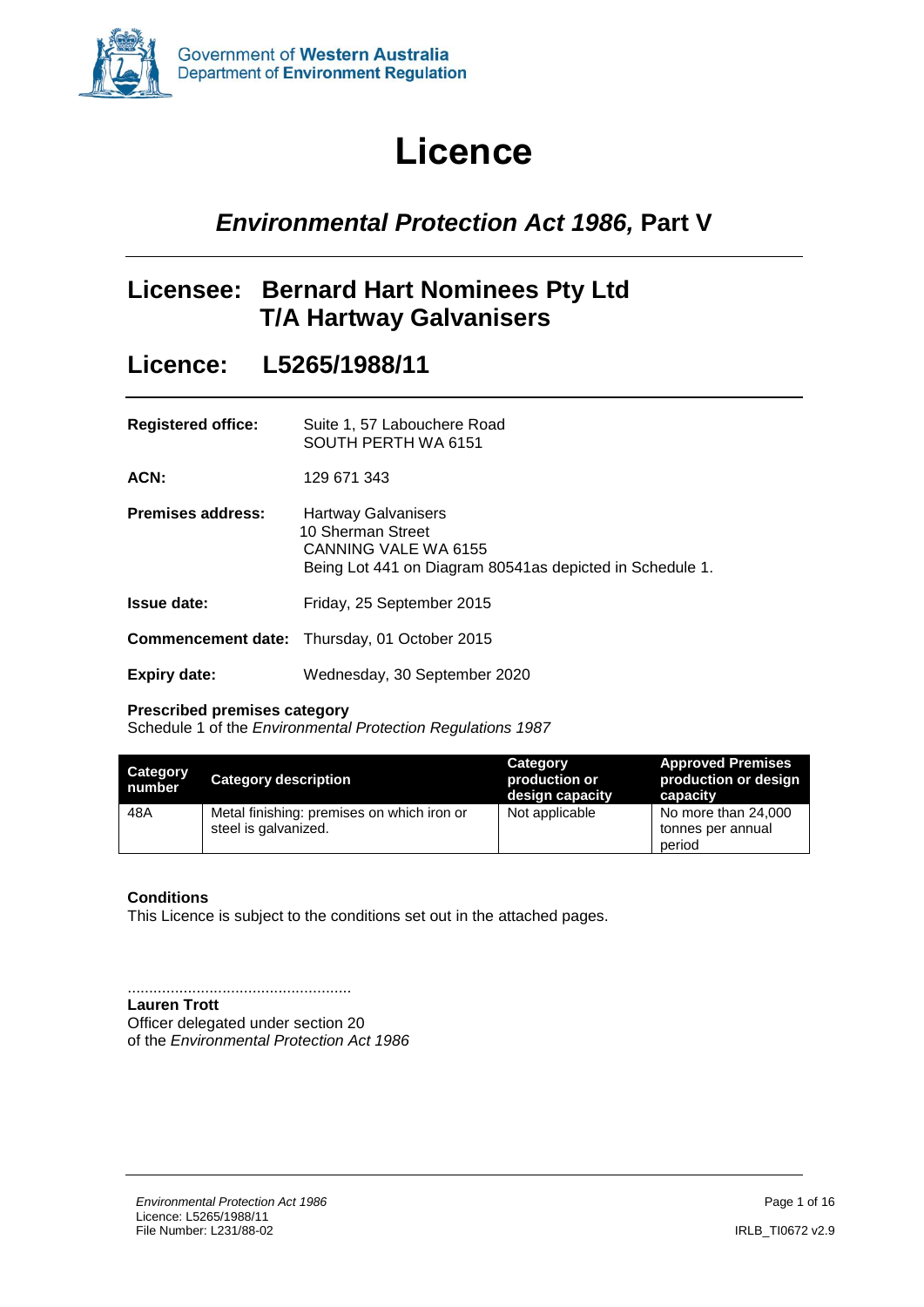

# <span id="page-1-0"></span>**Contents**

| Licence                                    |                |
|--------------------------------------------|----------------|
| Contents                                   | $\overline{2}$ |
| Introduction                               | $\overline{2}$ |
| Licence conditions                         | 5              |
| General                                    | 5              |
| 2<br><b>Emissions</b>                      | 7              |
| 3<br>Monitoring                            | 8              |
| Information<br>4                           | 9              |
| Schedule 1: Maps                           | 11             |
| Schedule 2: Reporting & notification forms | 12             |

# <span id="page-1-1"></span>**Introduction**

This Introduction is not part of the Licence conditions.

#### **DER's industry licensing role**

The Department of Environment Regulation (DER) is a government department for the state of Western Australia in the portfolio of the Minister for Environment. DER's purpose is to advise on and implement strategies for a healthy environment for the benefit of all current and future Western Australians.

DER has responsibilities under Part V of the *Environmental Protection Act 1986* (the Act) for the licensing of prescribed premises. Through this process DER regulates to prevent, control and abate pollution and environmental harm to conserve and protect the environment. DER also monitors and audits compliance with works approvals and licence conditions, takes enforcement action as appropriate and develops and implements licensing and industry regulation policy.

#### **Licence requirements**

This Licence is issued under Part V of the Act. Conditions contained within the Licence relate to the prevention, reduction or control of emissions and discharges to the environment and to the monitoring and reporting of them.

Where other statutory instruments impose obligations on the Premises/Licensee the intention is not to replicate them in the licence conditions. You should therefore ensure that you are aware of all your statutory obligations under the Act and any other statutory instrument. Legislation can be accessed through the State Law Publisher website using the following link: <http://www.slp.wa.gov.au/legislation/statutes.nsf/default.html>

For your Premises relevant statutory instruments include but are not limited to obligations under the:

- *Environmental Protection (Unauthorised Discharges) Regulations 2004* these Regulations make it an offence to discharge certain materials such as contaminated stormwater into the environment other than in the circumstances set out in the Regulations.
- *Environmental Protection (Controlled Waste) Regulations 2004* these Regulations place obligations on you if you produce, accept, transport or dispose of controlled waste.
- *Environmental Protection (Noise) Regulations 1997*  these Regulations require noise emissions from the Premises to comply with the assigned noise levels set out in the Regulations.

You must comply with your licence. Non-compliance with your licence is an offence and strict penalties exist for those who do not comply.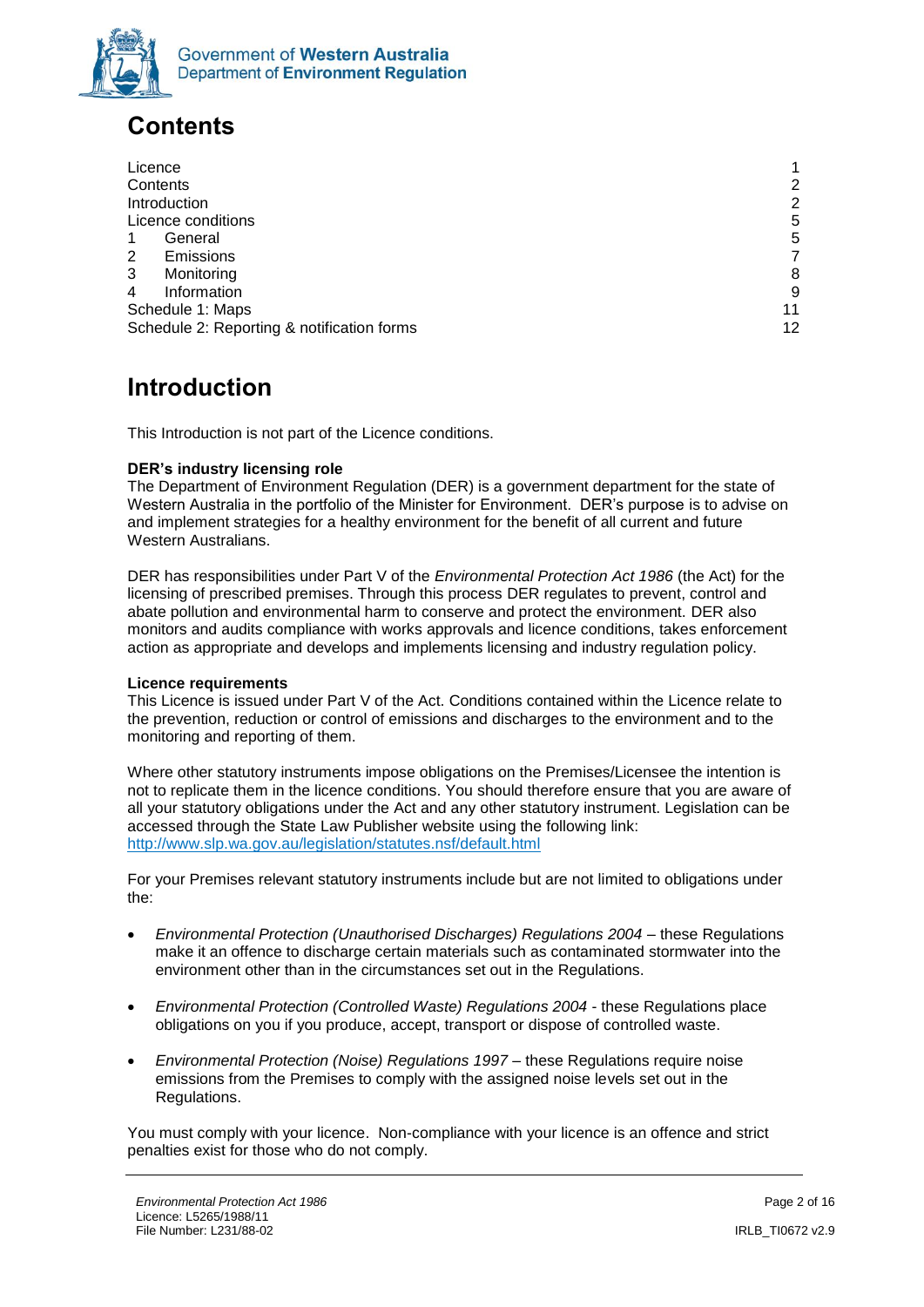

Licence holders are also reminded of the requirements of section 53 of the Act which places restrictions on making certain changes to prescribed premises unless the changes are in accordance with a works approval, licence, closure notice or environmental protection notice.

#### **Licence fees**

If you have a licence that is issued for more than one year, you are required to pay an annual licence fee prior to the anniversary date of issue of your licence. Non payment of annual licence fees will result in your licence ceasing to have effect meaning that it will no longer be valid and you will need to apply for a new licence for your Premises.

#### **Ministerial conditions**

If your Premises has been assessed under Part IV of the Act you may have had conditions imposed by the Minister for Environment. You are required to comply with any conditions imposed by the Minister.

#### **Premises description and Licence summary**

The Premises is located in the Canning Vale Industrial Area, South of Perth and was originally established in 1984. Closest sensitive receptors are approximately 300 metres north of the premises. The Premises is located on the Swan Coastal Plain. Residential suburb of Parkwood is the nearest sensitive receptor located approximately 350 metres north of the premises.

The galvanising process involves preparing items to be immersed in molten zinc, applying a uniform coating of zinc and zinc-iron alloy layers. This provides corrosion protection for steel structures. The current galvanizing operation consists of eleven vats contained within a low permeability fibreglass and PVC bund designed to hold more than 110% of the volume of the largest vat. These vats include: one drying pit; one heated pre-flux tank; one water rinse vat; six hydrochloric acid vats, one caustic rinse and one heated caustic vat. The Premsies holds a Dangerous Goods Site Licence (DGS014321).

Key emission from the process include fumes from the galvanizing and emissions of ammonia, ammonium chloride, zinc, particulate matter, and acid gases such as hydrochloric acid and sulphuric acid. The Premises has been subject of complaints in the past. Causes have included employees from neighbouring premises experiencing sore/itchy eyes, throats and headaches and odour emissions. An inspection of the premises, conducted on 26 October 2009, identified the need to upgrade the fume extraction system to minimise potential for offensive odours and emissions from the premises. Works approval W5512/2013/1 was granted for installation of fume enclosure 'fixed / attached' to the double girder gantry which travels up and down the workshop together. The gantry enclosure stops over the galvanising baths whilst the galvanising process takes place and is stated to contain upto 95% of the fumes. The fumes are directed through a wet scrubbing treatment system prior to discharge through the stack. This fume extraction system doesnot accommodate large oversized items. Current exhaust fans are operated whilst galvanising of oversized items is undertaken.

This Licence is the successor to licence L5266/1988/10.

| <b>Instrument log</b> |            |                       |
|-----------------------|------------|-----------------------|
| <b>Instrument</b>     | Issued     | <b>Description</b>    |
| L5265/1988/5          | 01/10/2000 | Licence re-issue      |
| W3300/1988/1          | 06/12/2000 | <b>Works Approval</b> |
| L5265/1988/6          | 01/10/2001 | Licence re-issue      |
| L5265/1988/7          | 01/10/2002 | Licence re-issue      |
| L5265/1988/8          | 01/10/2003 | Licence re-issue      |
| L5265/1988/9          | 01/10/2004 | Licence re-issue      |
| W4230/1988/1          | 01/07/2007 | <b>Works Approval</b> |
| W4641/2010/1          | 19/08/2010 | <b>Works Approval</b> |

The licences and works approvals issued for the Premises since 01/10/2000 are: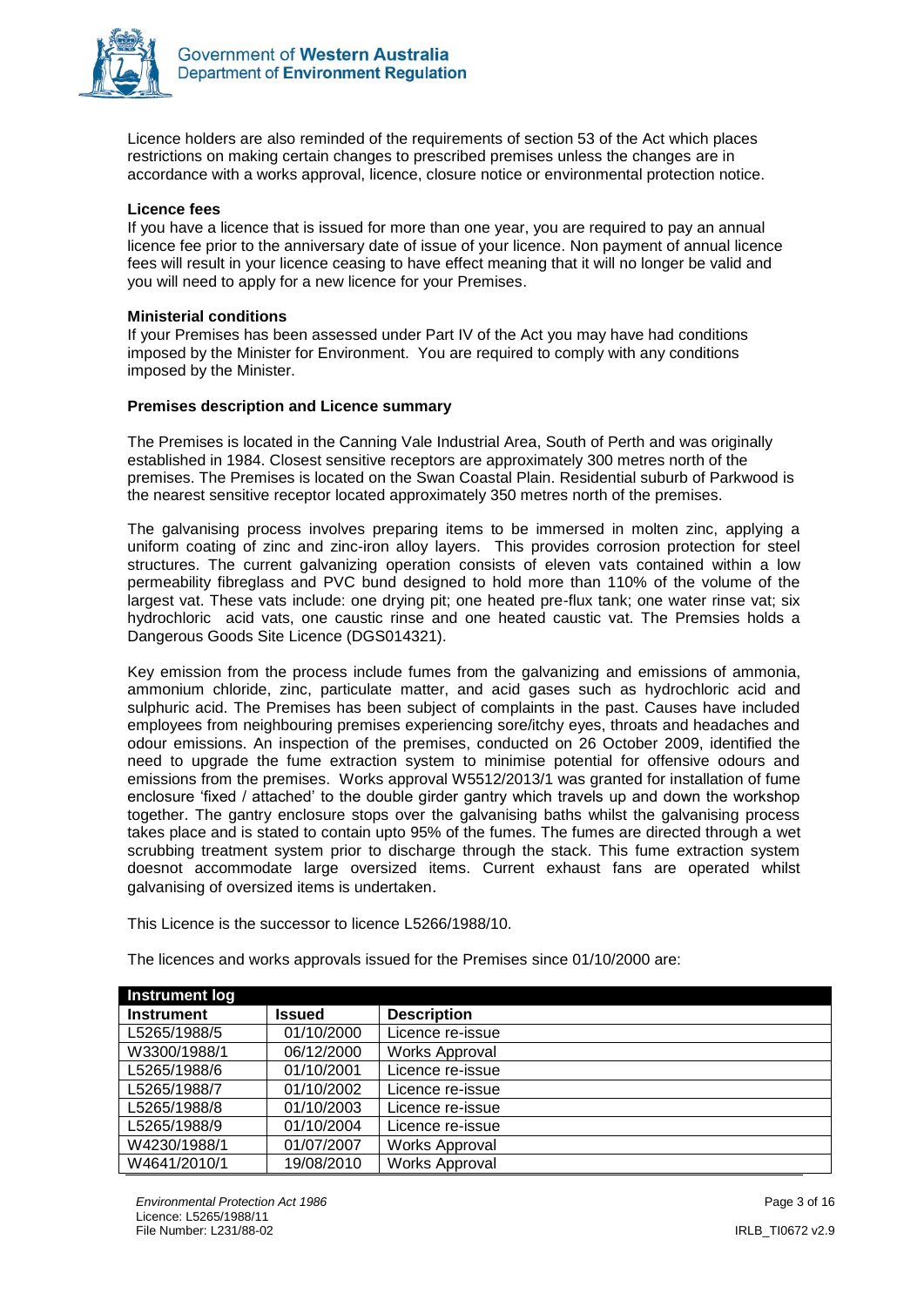

| L5265/1988/10 | 24/10/2010 | Licence re-issue                                                                                                                                                |
|---------------|------------|-----------------------------------------------------------------------------------------------------------------------------------------------------------------|
| L5265/1988/10 | 15/08/2013 | Licence amendment to REFIRE format                                                                                                                              |
| W5512/2013/1  | 3/10/2013  | Works approval to authorise completion of works associated<br>with fume extraction system on expiry of original works<br>approval W4641/2010/1.                 |
| L5265/1988/11 | 25/9/2015  | Licence re-issue. Changes to template incorporated.<br>Conditions to authorise operation of the fume extraction<br>system, constructed through W5512, included. |

#### **Severance**

It is the intent of these Licence conditions that they shall operate so that, if a condition or a part of a condition is beyond the power of this Licence to impose, or is otherwise *ultra vires* or invalid, that condition or part of a condition shall be severed and the remainder of these conditions shall nevertheless be valid to the extent that they are within the power of this Licence to impose and are not otherwise *ultra vires* or invalid.

#### **END OF INTRODUCTION**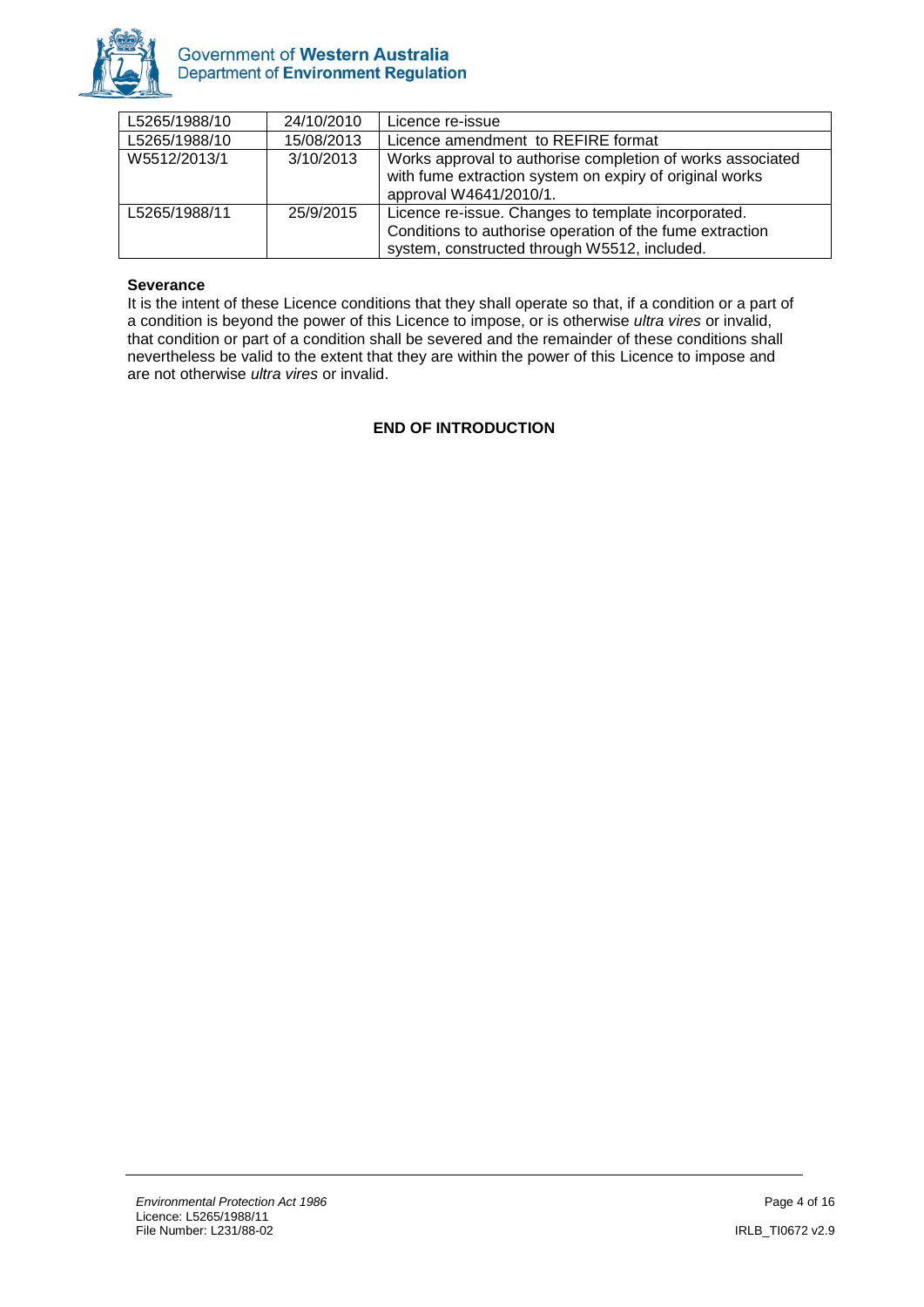

# <span id="page-4-0"></span>**Licence conditions**

### <span id="page-4-1"></span>**1 General**

#### **1.1 Interpretation**

- 1.1.1 In the Licence, definitions from the *Environmental Protection Act 1986* apply unless the contrary intention appears.
- 1.1.2 For the purposes of this Licence, unless the contrary intention appears:

**'Act'** means the *Environmental Protection Act 1986;*

**'annual period'** means the inclusive period from 1 July until 30 June in the following year;

**'CEMS Code'** means the current version of the Continuous Emission Monitoring System (CEMS) Code for Stationary Source Air Emissions, Department of Environment & Conservation, Government of Western Australia;

**'CEO'** means Chief Executive Officer of the Department of Environment Regulation;

**'CEO'** for the purpose of correspondence means;

Chief Executive Officer Department Administering the Environmental Protection Act 1986 Locked Bag 33 CLOISTERS SQUARE WA 6850 Email: info@der.wa.gov.au;

**'controlled waste'** has the definition in *Environmental Protection (Controlled Waste) Regulations 2004*;

**'dry process'** means a galvanising process where no dry ammonium chloride flux powder is added to the surface of the galvanising bath or to the surface of the articles being galvanised;

**"fugitive emissions"** means all emissions not arising from point sources;

**"fumes"** means visible gases or vapour generated by the metal finishing process;

**'Licence'** means this Licence numbered L5265/1988/11 and issued under the Act;

**'Licensee'** means the person or organisation named as Licensee on page 1 of the Licence;

**'Premises'** means the area defined in the Premises Map in Schedule 1 and listed as the Premises address on page 1 of the Licence;

**'Schedule 1'** means Schedule 1 of this Licence unless otherwise stated;

**'Schedule 2'** means Schedule 2 of this Licence unless otherwise stated; and

**'wet process'** means a galvanising process where dry ammonium chloride flux powder is added to the surface of the galvanising bath or to the surface of the articles being galvanised.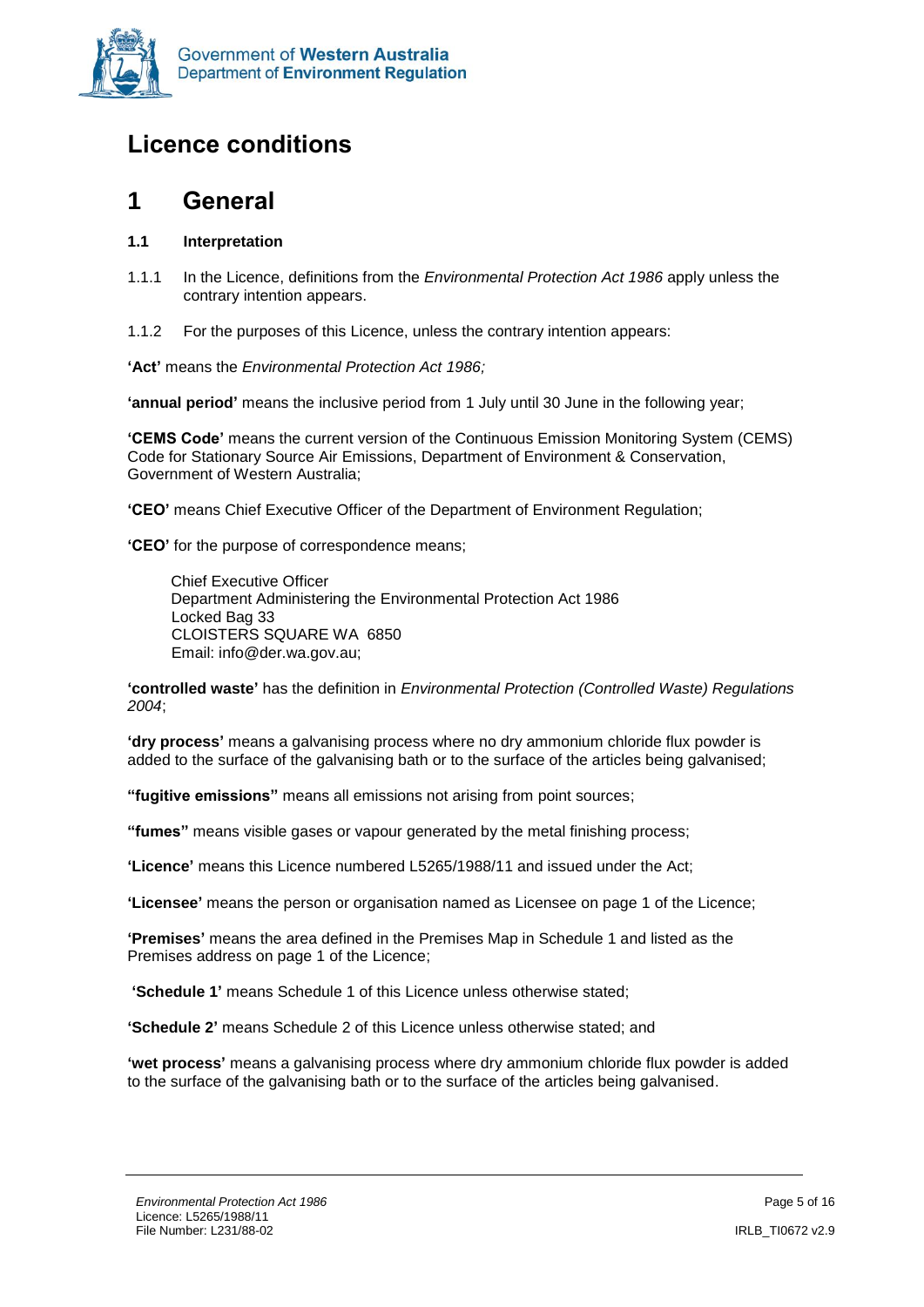

- 1.1.3 Any reference to an Australian or other standard in the Licence means the relevant parts of the the standard in force from time to time during the term of this Licence.
- 1.1.4 Any reference to a guideline or code of practice in the Licence means the version of that guideline or code of practice in force from time to time, and shall include any amendments or replacements to that guideline or code of practice made during the term of this Licence.
- 1.1.5 Nothing in the Licence shall be taken to authorise any emission that is not mentioned in the Licence, where the emission amounts to:
	- (a) pollution;
	- (b) unreasonable emission;
	- (c) discharge of waste in circumstances likely to cause pollution; or
	- (d) being contrary to any written law.

#### **1.2 General conditions**

- 1.2.1 The Licensee shall operate and maintain all pollution control and monitoring equipment to the manufacturer's specification or any relevant and effective internal management system.
- 1.2.2 The Licensee shall immediately recover, or remove and dispose of spills of environmentally hazardous materials outside an engineered containment system.
- 1.2.3 The Licensee shall:
	- (a) implement all practical measures to prevent stormwater run-off becoming contaminated by the activities on the Premises; and
	- (b) treat contaminated or potentially contaminated stormwater as necessary prior to being discharged from the Premises.<sup>1</sup>

Note1: *The Environmental Protection (Unauthorised Discharges) Regulations 2004* make it an offence to discharge certain materials into the environment.

#### **1.3 Premises operation**

1.3.1 The Licensee shall ensure that all metal finishing activities identified in Table 1.3.1 are undertaken in accordance with the process limits described in that Table.

| Table 1.3.1: Processing of materials |                |                                                                                                                                                                                                                                                                                                                                                                                                                                                                                                                                                                                          |  |  |
|--------------------------------------|----------------|------------------------------------------------------------------------------------------------------------------------------------------------------------------------------------------------------------------------------------------------------------------------------------------------------------------------------------------------------------------------------------------------------------------------------------------------------------------------------------------------------------------------------------------------------------------------------------------|--|--|
| <b>Material</b>                      | <b>Process</b> | <b>Process limits</b>                                                                                                                                                                                                                                                                                                                                                                                                                                                                                                                                                                    |  |  |
| Iron and steel                       | Galvanising    | Roof exhaust fans shall be operated at all times<br>a)<br>when galvanising is being carried out on the<br>premises.<br>b)<br>The factory building shall be maintained and<br>operated such that the escape of offensive odours<br>and fumes through doorways and windows is<br>minimised.<br>All items removed from the fluxing bath shall be air<br>C)<br>dried before they are placed in the galvanising<br>bath.<br>Only Dry Process of galvanising shall be carried<br>d)<br>out during weekdays.<br>Wet Process of galvanising may be carried on<br>e)<br>weekends where necessary. |  |  |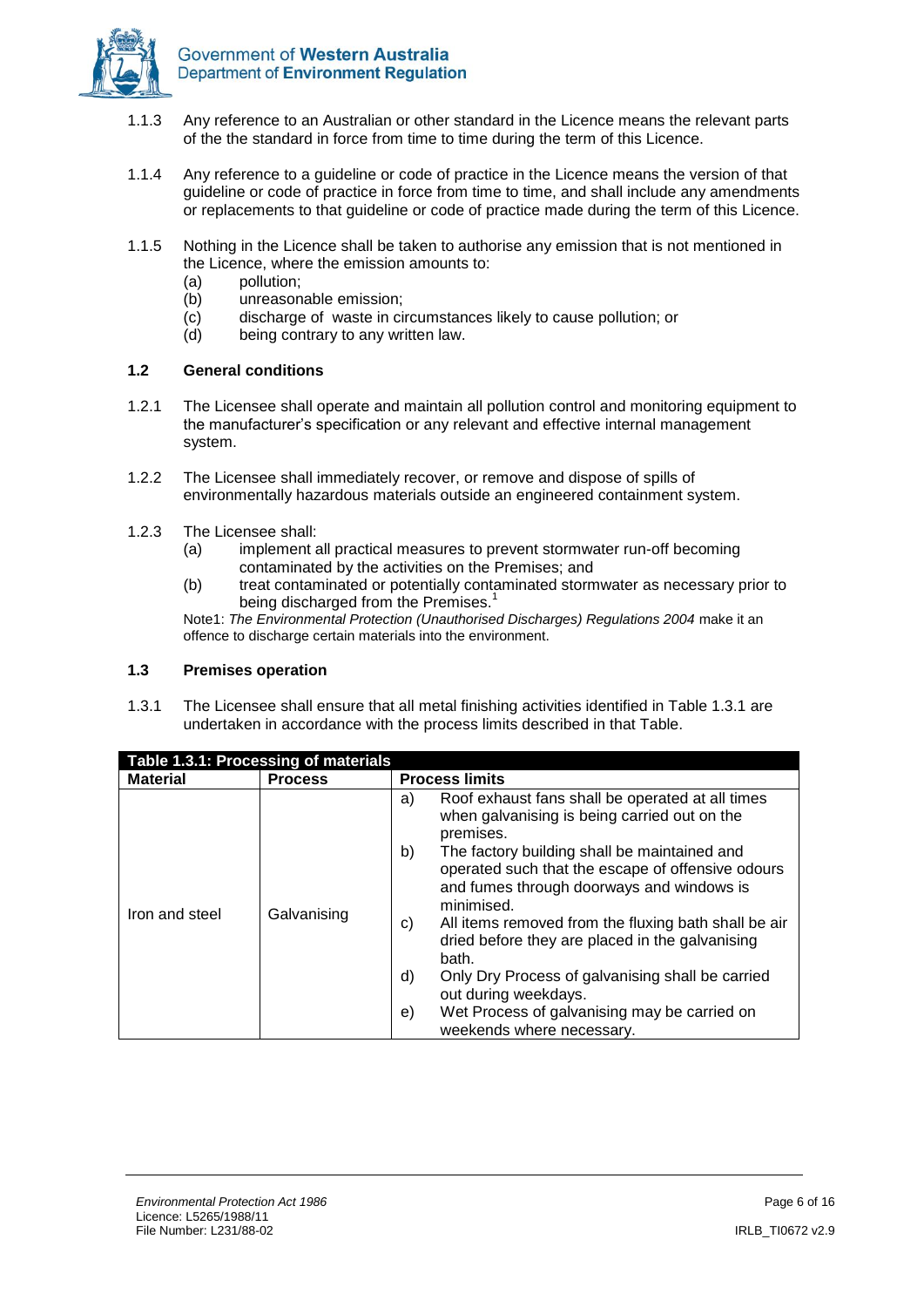

# <span id="page-6-0"></span>**2 Emissions**

#### **2.1 General**

2.1.1 The Licensee shall record and investigate the exceedance of any descriptive or numerical limit specified in any part of section 2 of this Licence.

#### **2.2 Point source emissions to air**

2.2.1 The Licensee shall ensure that where waste is emitted to air from the emission points in Table 2.2.1 [and identified on the map of emission points in Schedule 1] it is done so in accordance with the conditions of this Licence.

| Table 2.2.1: Emission points to air                                             |                                     |                                     |                                                                                                      |  |  |
|---------------------------------------------------------------------------------|-------------------------------------|-------------------------------------|------------------------------------------------------------------------------------------------------|--|--|
| <b>Emission point</b><br>reference and<br>location on Map of<br>emission points | <b>Emission Point and</b><br>source | <b>Emission point</b><br>height (m) | Source, including any<br>abatement                                                                   |  |  |
| A1                                                                              | Wet scrubber<br>exhaust stack       | 12.4                                | Emisisons from the fume<br>hood from galvanising<br>process that are directed to<br>the wet scrubber |  |  |

2.2.2 The Licensee shall not cause or allow point source emissions to air greater than the limits listed in Table 2.2.2.

| Table 2.2.2: Point source emission limits to air  |                                                      |                        |                              |  |  |  |
|---------------------------------------------------|------------------------------------------------------|------------------------|------------------------------|--|--|--|
| <b>Emission</b>                                   | Limit<br><b>Averaging period</b><br><b>Parameter</b> |                        |                              |  |  |  |
| point                                             | (including                                           |                        |                              |  |  |  |
| $\text{units}$ ) <sup>1</sup><br><b>Reference</b> |                                                      |                        |                              |  |  |  |
| A1                                                | <b>Particulates</b>                                  | $50$ mg/m <sup>3</sup> | Stack test                   |  |  |  |
|                                                   |                                                      |                        | (Minimum 60 minutes average) |  |  |  |

Note 1: All units are referenced to STP dry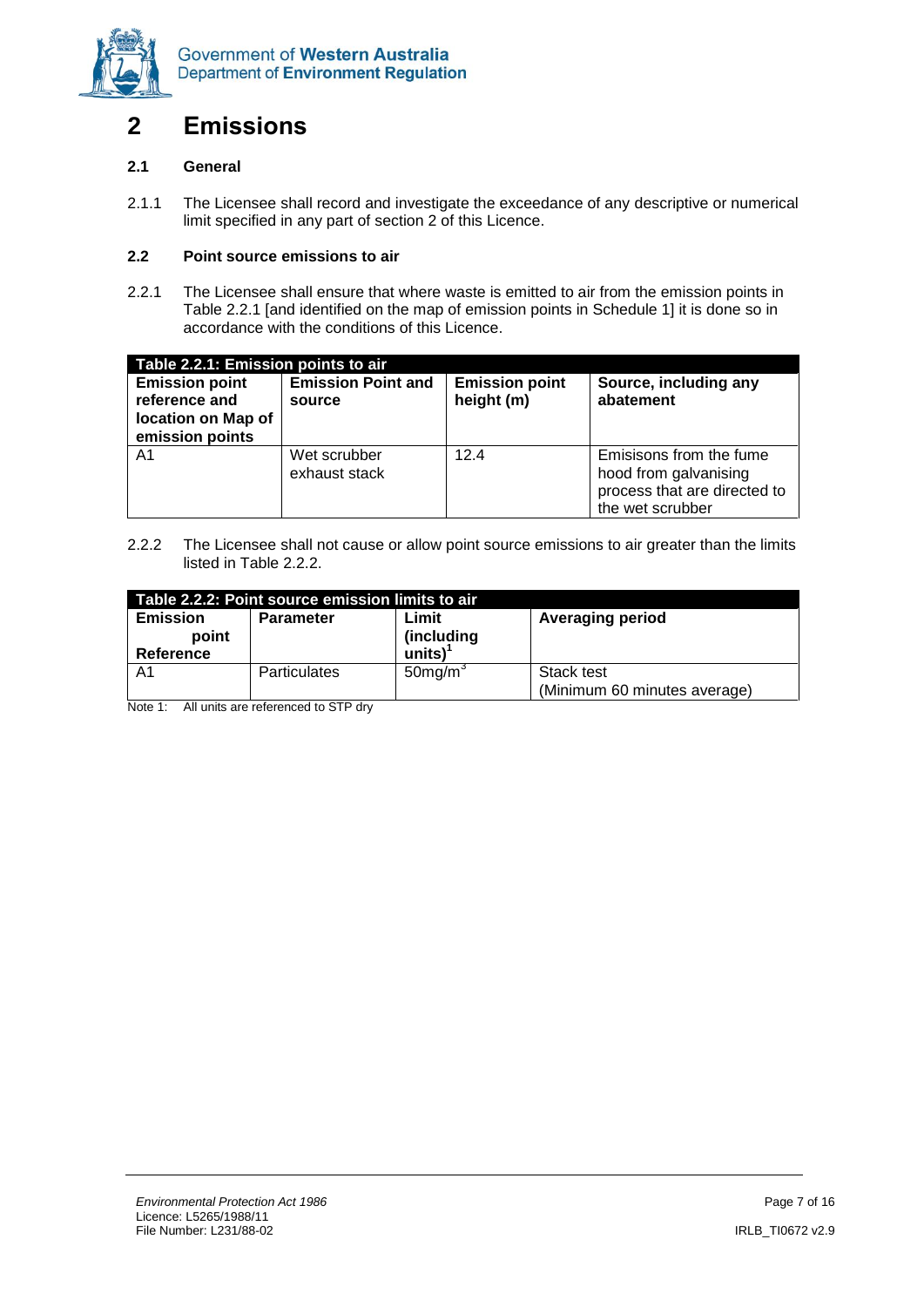

# <span id="page-7-0"></span>**3 Monitoring**

- 3.1.1 The Licensee shall ensure that annual monitoring is undertaken at least 9 months apart.
- 3.1.2 The Licensee shall record production or throughput data and any other process parameters relevant to any non-continuous or CEMS monitoring undertaken.
- 3.1.3 The Licensee shall ensure that all monitoring equipment used on the Premises to comply with the conditions of this Licence is calibrated in accordance with the manufacturer's specifications.
- 3.1.4 The Licensee shall, where the requirements for calibration cannot be practicably met, or a discrepancy exists in the interpretation of the requirements, bring these issues to the attention of the CEO accompanied with a report comprising details of any modifications to the methods.

#### **3.2 Monitoring of point source emissions to air**

<span id="page-7-1"></span>3.2.1 The Licensee shall undertake the monitoring in Table 3.2.1 according to the specifications in that table.

|                                                                                                                                    | Table 3.2.1: Monitoring of point source emissions to air |                            |                                     |        |                                |  |  |
|------------------------------------------------------------------------------------------------------------------------------------|----------------------------------------------------------|----------------------------|-------------------------------------|--------|--------------------------------|--|--|
| Units $1$<br><b>Emission</b><br><b>Method</b><br><b>Frequency</b><br><b>Parameter</b><br>Averaging<br>point<br>period<br>reference |                                                          |                            |                                     |        |                                |  |  |
| A <sub>1</sub>                                                                                                                     | <b>Particulates</b>                                      | mq/m <sup>3</sup><br>a/sec | Minimum<br>minutes<br>60<br>average | Annual | Stack test<br>(USEPA Method 5) |  |  |

Note 1: All units are referenced to STP dry<br>Note 2: Monitoring shall be undertaken to r

Monitoring shall be undertaken to reflect normal operating conditions and any limits or conditions on inputs or production.

- 3.2.2 The Licensee shall ensure that sampling required under Condition [3.2.1](#page-7-1) of the Licence is undertaken at sampling locations in accordance with the AS 4323.1 or relevant part of the CEMS Code.
- 3.2.3 The Licensee shall ensure that all non-continuous sampling and analysis undertaken pursuant to condition [3.2.1](#page-7-1) is undertaken by a holder of NATA accreditation for the relevant methods of sampling and analysis.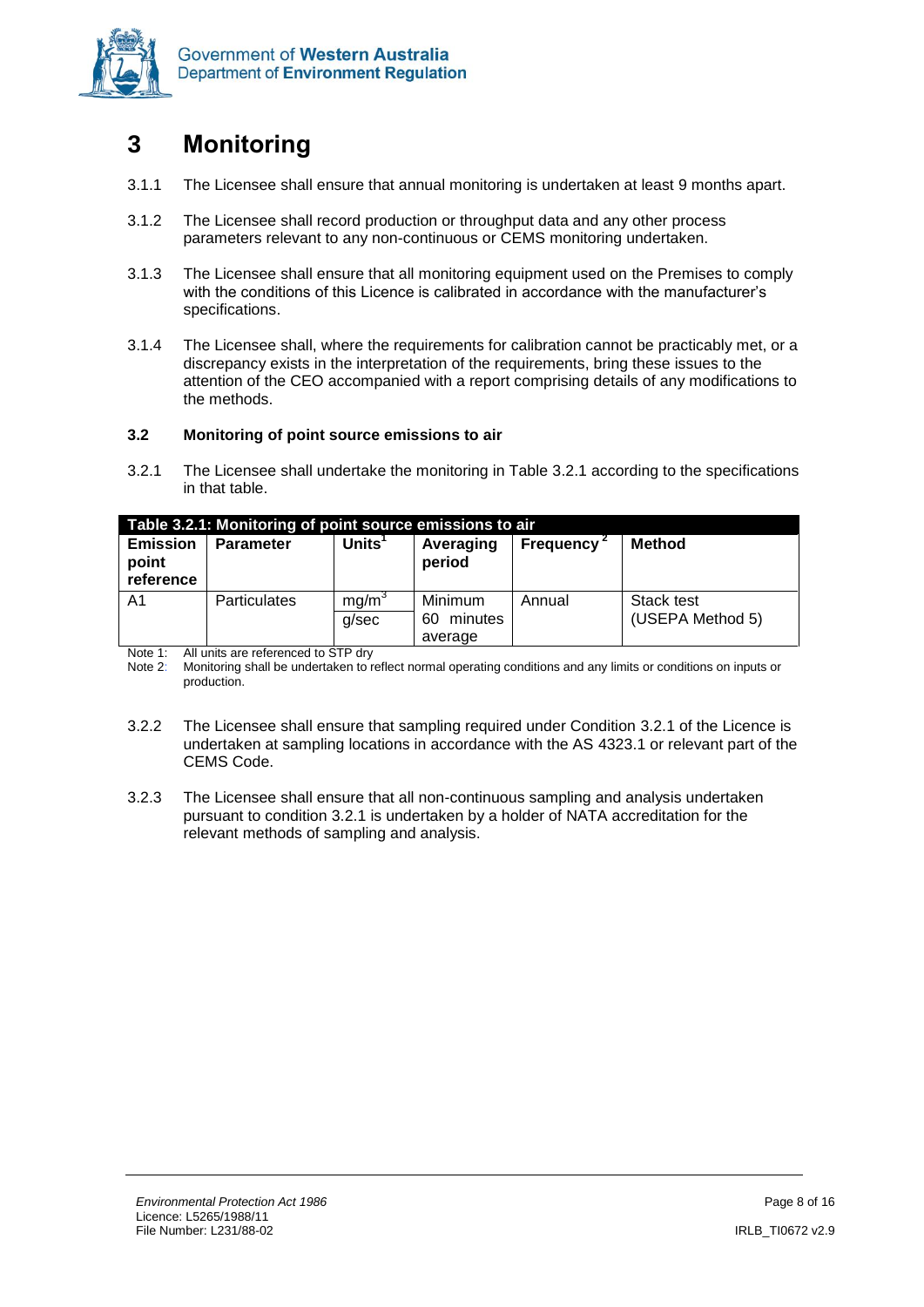

# <span id="page-8-0"></span>**4 Information**

#### **4.1 Records**

- 4.1.1 All information and records required by the Licence shall:
	- (a) be legible;
	- (b) if amended, be amended in such a way that the original and subsequent amendments remain legible or are capable of retrieval;
	- (c) except for records listed in 4.1.1(d) be retained for at least 6 years from the date the records were made or until the expiry of the Licence or any subsequent licence; and
	- (d) for those following records, be retained until the expiry of the Licence and any subsequent licence:
		- (i) off-site environmental effects; or
		- (ii) matters which affect the condition of the land or waters.
- 4.1.2 The Licensee shall ensure that:
	- (a) any person left in charge of the Premises is aware of the conditions of the Licence and has access at all times to the Licence or copies thereof; and
	- (b) any person who performs tasks on the Premises is informed of all of the conditions of the Licence that relate to the tasks which that person is performing.
- 4.1.3 The Licensee shall complete an Annual Audit Compliance Report indicating the extent to which the Licensee has complied with the conditions of the Licence, and any previous licence issued under Part V of the Act for the Premises for the previous annual period.
- 4.1.4 The Licensee shall implement a complaints management system that as a minimum records the number and details of complaints received concerning the environmental impact of the activities undertaken at the Premises and any action taken in response to the complaint.

#### **4.2 Reporting**

4.2.1 The Licensee shall submit to the CEO an Annual Environmental Report within 31calendar days after the end of the annual period. The report shall contain the information listed in Table 4.2.1 in the format or form specified in that table.

| Table 4.2.1: Annual Environmental Report   |                                                                                                                                                                                    |                                                                              |  |  |
|--------------------------------------------|------------------------------------------------------------------------------------------------------------------------------------------------------------------------------------|------------------------------------------------------------------------------|--|--|
| <b>Condition or table</b><br>(if relevant) | <b>Parameter</b>                                                                                                                                                                   | <b>Format or form</b>                                                        |  |  |
|                                            | Summary of any failure or malfunction of any<br>pollution control equipment and any environmental<br>incidents that have occurred during the annual<br>period and any action taken | None specified                                                               |  |  |
| 3.2.1                                      | Monitoring data                                                                                                                                                                    | None specified                                                               |  |  |
| 4.1.3                                      | Compliance                                                                                                                                                                         | <b>Annual Audit</b><br>Compliance<br>Report (AACR)                           |  |  |
| 4.1.4                                      | Complaints summary                                                                                                                                                                 | None specified                                                               |  |  |
|                                            | Premises throughput in tonnes per annual period                                                                                                                                    | Tabular format:<br>quantities<br>processed each<br>month and<br>Annual total |  |  |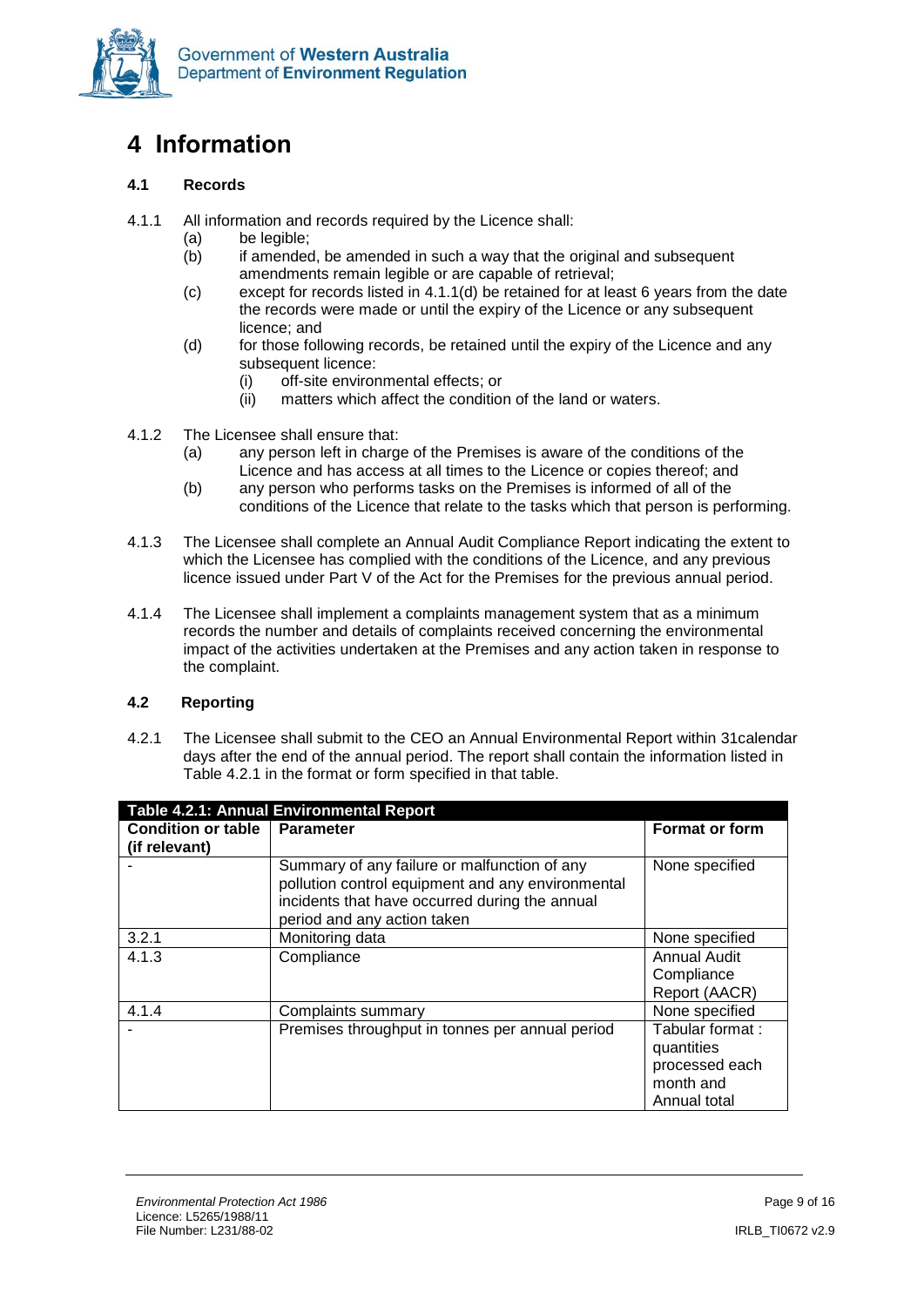

- 4.2.2 The Licensee shall ensure that the Annual Environmental Report also contains:
	- (a) any relevant process, production or operational data recorded under Condition 3.1.2; and
	- (b) an assessment of the information contained within the report against previous monitoring results and Licence limits.

#### **4.3 Notification**

4.3.1 The Licensee shall ensure that the parameters listed in Table 4.3.1 are notified to the CEO in accordance with the notification requirements of the table.

| Table 4.3.1: Notification requirements<br><b>Notification requirement</b><br><b>Condition</b><br><b>Format or</b><br><b>Parameter</b><br>or table<br>form<br>(if relevant) |                                                     |                                                                                   |                |  |
|----------------------------------------------------------------------------------------------------------------------------------------------------------------------------|-----------------------------------------------------|-----------------------------------------------------------------------------------|----------------|--|
|                                                                                                                                                                            | Breach of any limit<br>specified in the<br>Licence. | As soon as practicable but no<br>later than 5pm of the next usual<br>working day. | N <sub>1</sub> |  |

Note 1: Notification requirements in the Licence shall not negate the requirement to comply with s72 of the Act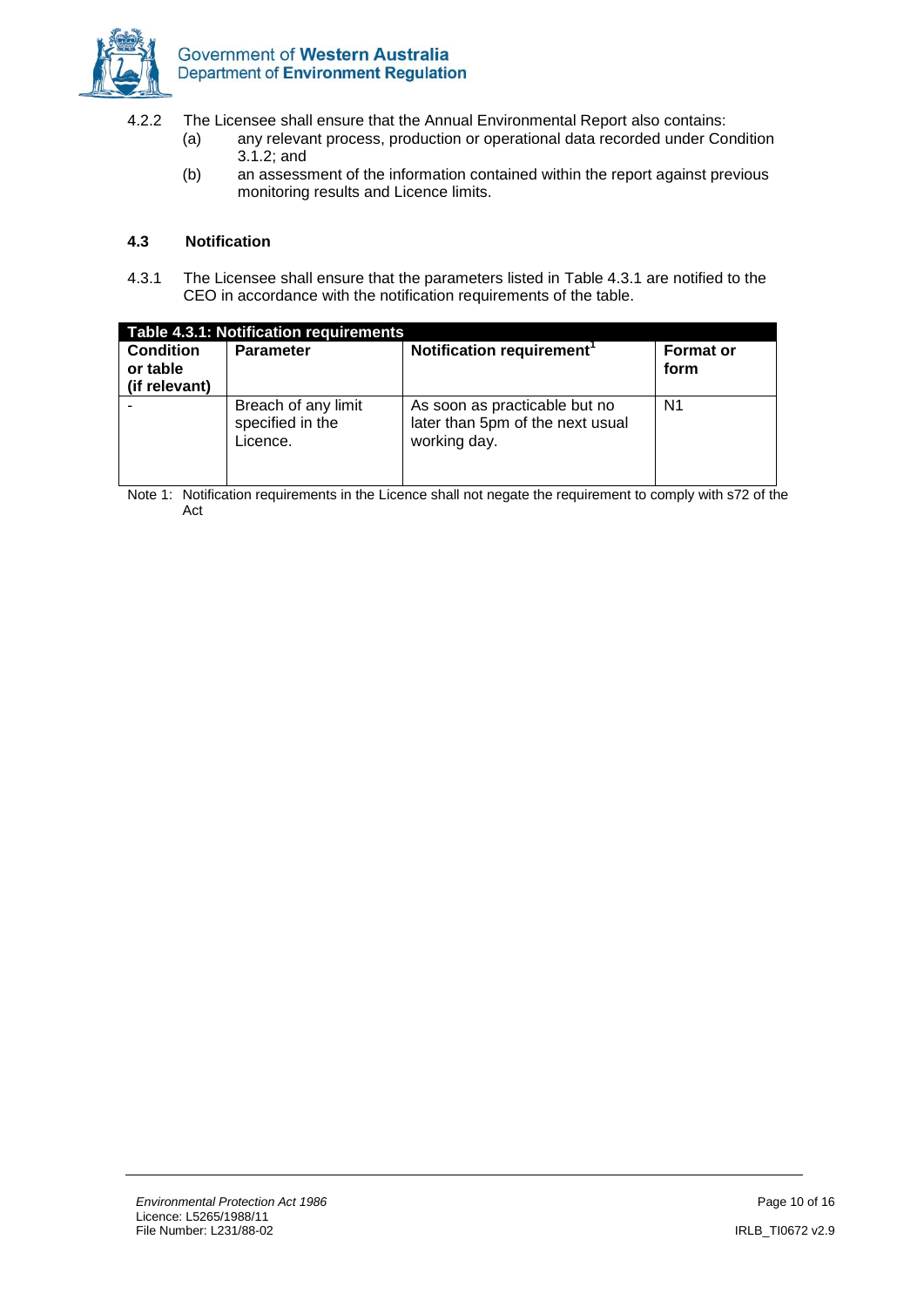

# <span id="page-10-0"></span>**Schedule 1: Maps**

#### **Premises map**

The Premises is shown in the map below. The pink line depicts the Premises boundary.



**Environmental Protection Act 1986 Page 11 of 16** Licence: L5265/1988/11 File Number: L231/88-02 IRLB\_TI0672 v2.9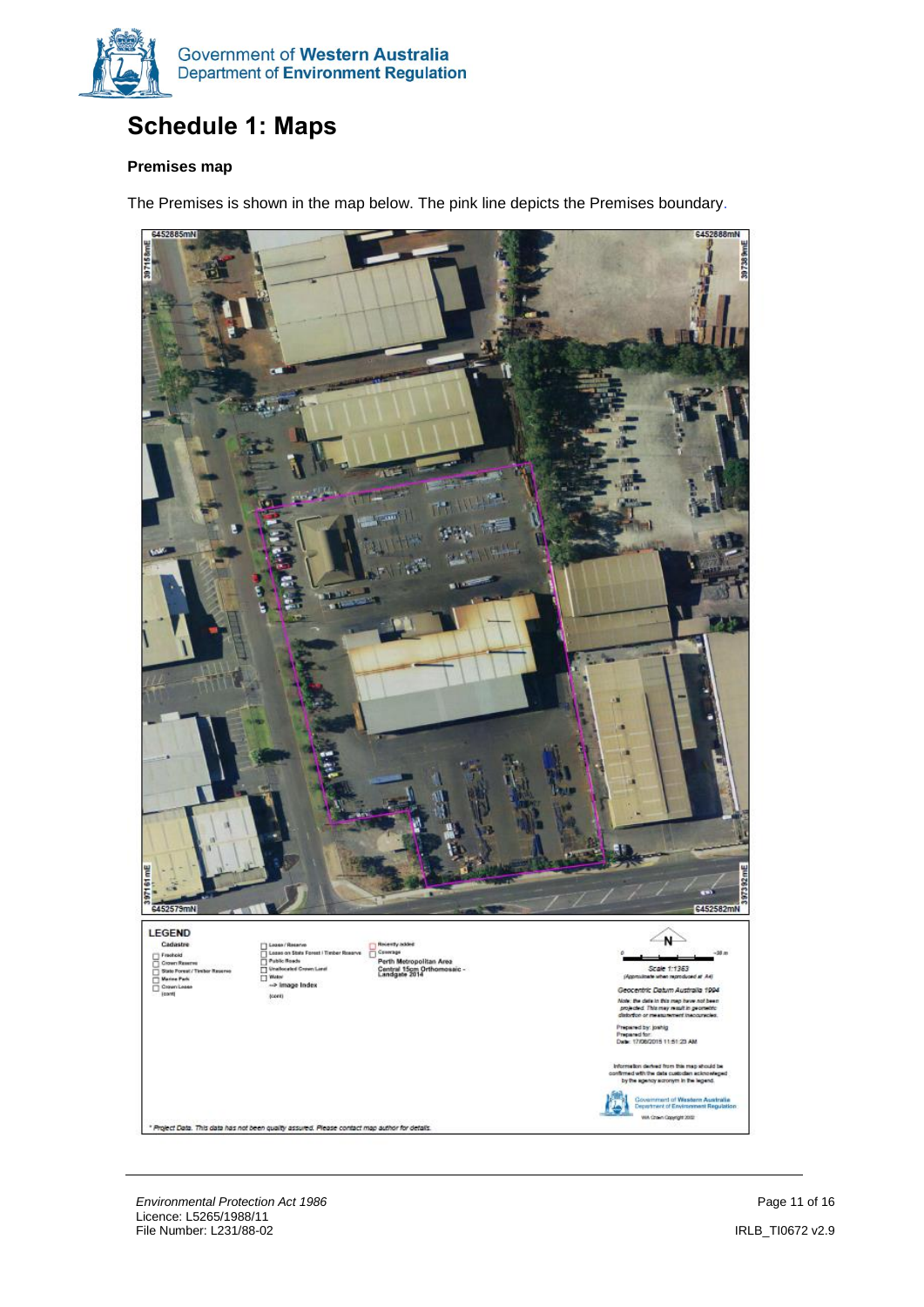

#### <span id="page-11-0"></span>**Map of emission points**

The locations of the emission point defined in Tables 2.2.1, 2.2.2 and 3.2.1 are shown below.

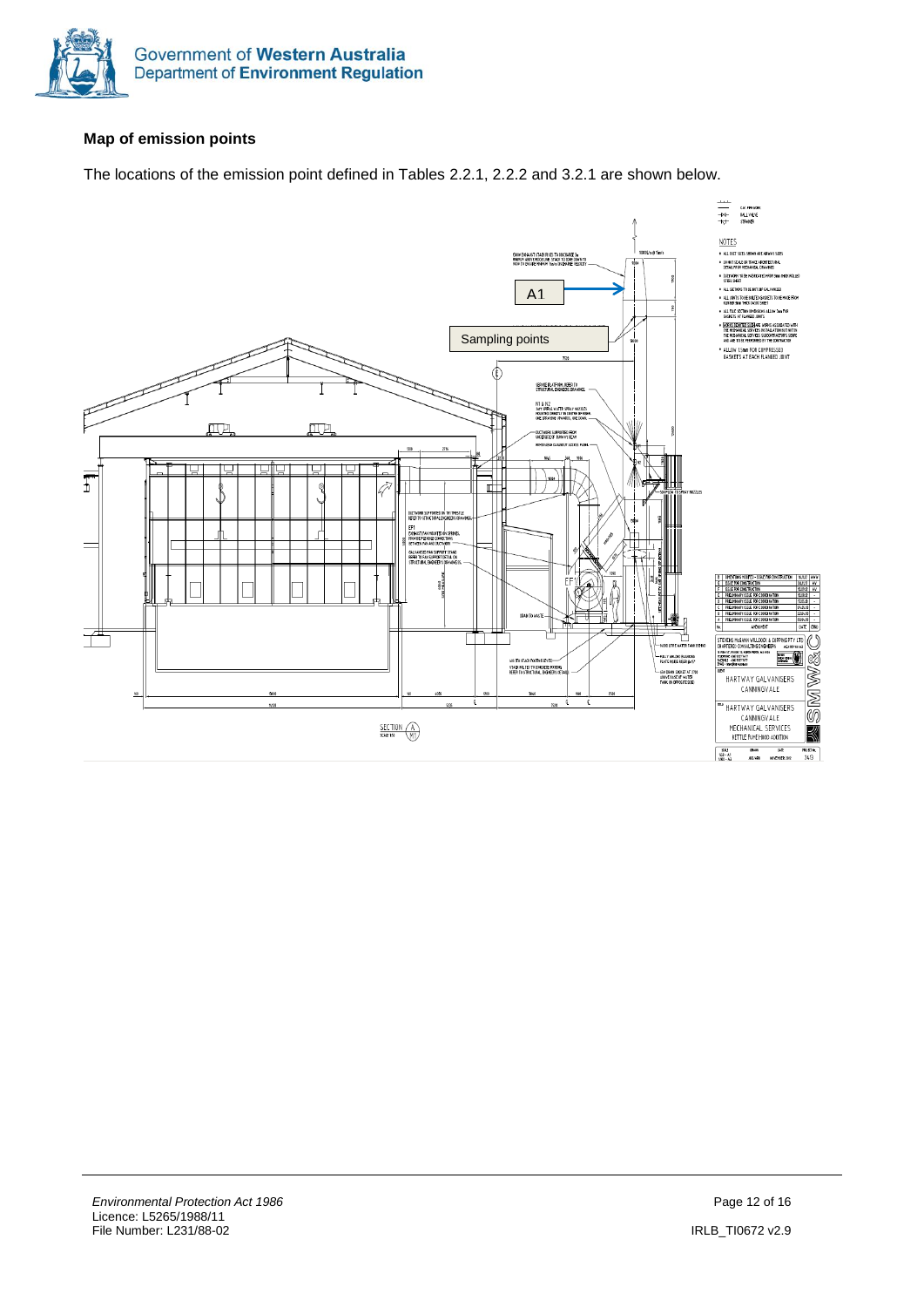

# **Schedule 2: Reporting & notification forms**

These forms are provided for the proponent to report monitoring and other data required by the Licence. They can be requested in an electronic format.

# ANNUAL AUDIT COMPLIANCE REPORT PROFORMA

#### **SECTION A LICENCE DETAILS**

| Licence Number:   |    | Licence File Number: |
|-------------------|----|----------------------|
| Company Name:     |    | ABN:                 |
| Trading as:       |    |                      |
| Reporting period: |    |                      |
|                   | to |                      |

#### **STATEMENT OF COMPLIANCE WITH LICENCE CONDITIONS**

- 1. Were all conditions of the Licence complied with within the reporting period? (please tick the appropriate box)
	- $Yes \Box$  Please proceed to Section C

 $No \Box$  Please proceed to Section B

Each page must be initialled by the person(s) who signs Section C of this Annual Audit Compliance Report (AACR).

Initial: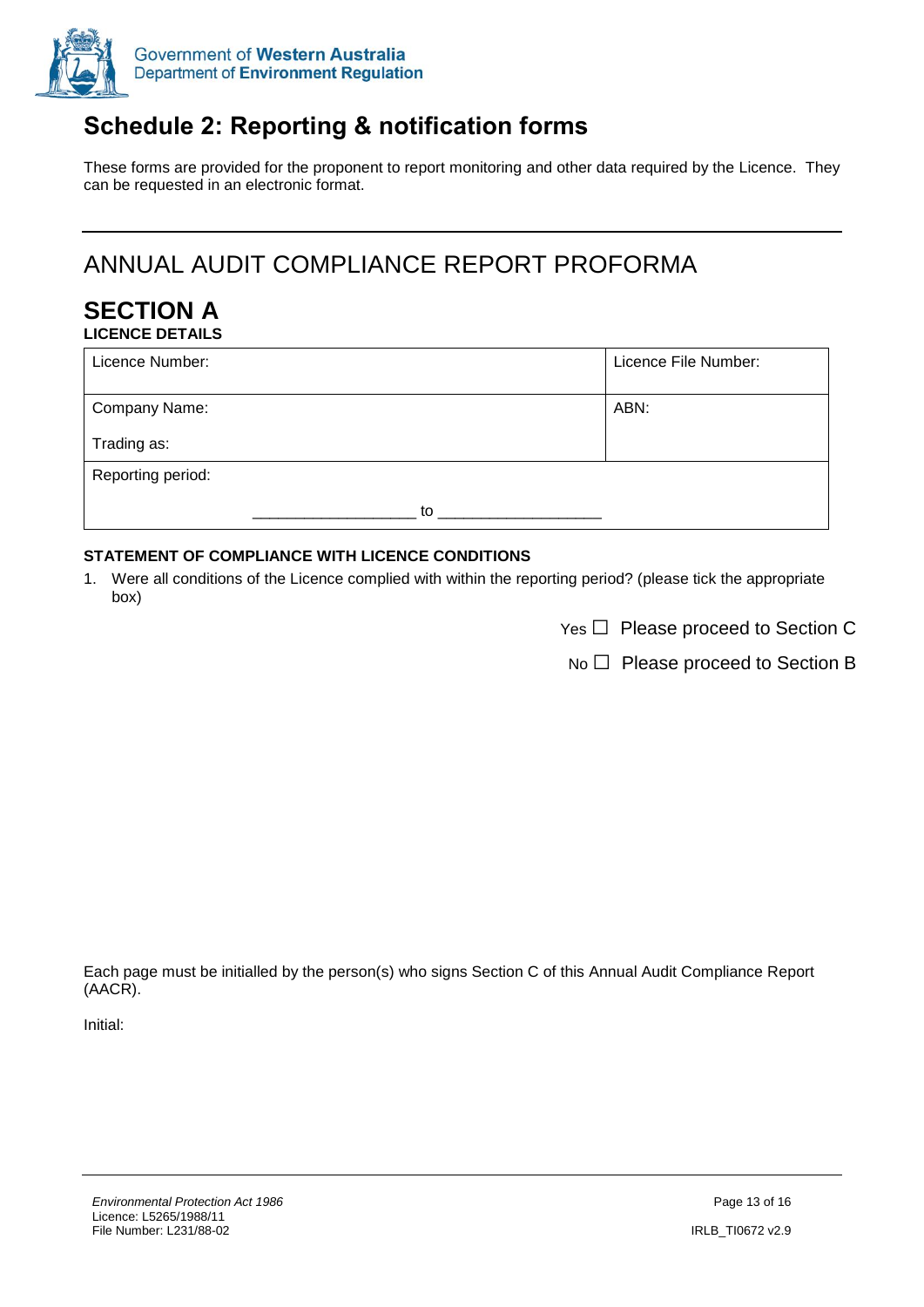

#### **SECTION B DETAILS OF NON-COMPLIANCE WITH LICENCE CONDITION.**

Please use a separate page for each Licence condition that was not complied with.

| a) Licence condition not complied with:                                                                                                |           |  |  |
|----------------------------------------------------------------------------------------------------------------------------------------|-----------|--|--|
|                                                                                                                                        |           |  |  |
| b) Date(s) when the non compliance occurred, if applicable:                                                                            |           |  |  |
|                                                                                                                                        |           |  |  |
| c) Was this non compliance reported to DER?:                                                                                           |           |  |  |
| $\mathsf{\mathord{\textsf{I}}}$ Yes<br>Reported to DER verbally<br>Date __________<br>Reported to DER in writing<br>Date _____________ | $\Box$ No |  |  |
| d) Has DER taken, or finalised any action in relation to the non compliance?:                                                          |           |  |  |
|                                                                                                                                        |           |  |  |
| e) Summary of particulars of the non compliance, and what was the environmental impact:                                                |           |  |  |
|                                                                                                                                        |           |  |  |
| f) If relevant, the precise location where the non compliance occurred (attach map or diagram):                                        |           |  |  |
|                                                                                                                                        |           |  |  |
| g) Cause of non compliance:                                                                                                            |           |  |  |
|                                                                                                                                        |           |  |  |
| h) Action taken, or that will be taken to mitigate any adverse effects of the non compliance:                                          |           |  |  |
|                                                                                                                                        |           |  |  |
| i) Action taken or that will be taken to prevent recurrence of the non compliance:                                                     |           |  |  |
|                                                                                                                                        |           |  |  |

Each page must be initialled by the person(s) who signs Section C of this AACR

Initial: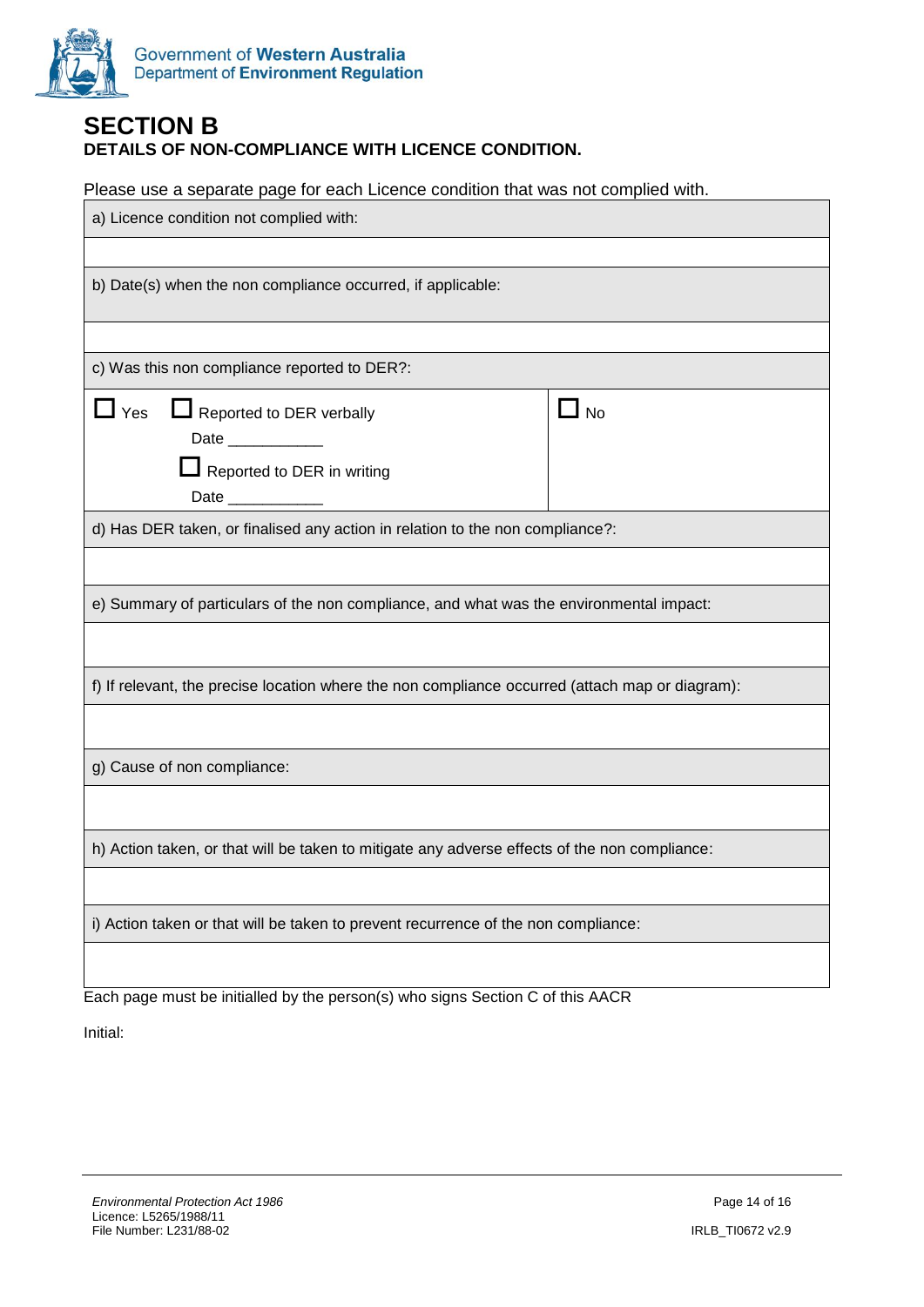

# **SECTION C**

#### **SIGNATURE AND CERTIFICATION**

This Annual Audit Compliance Report (AACR) may only be signed by a person(s) with legal authority to sign it. The ways in which the AACR must be signed and certified, and the people who may sign the statement, are set out below.

Please tick the box next to the category that describes how this AACR is being signed. If you are uncertain about who is entitled to sign or which category to tick, please contact the licensing officer for your premises.

| If the licence holder is                                 |        | The Annual Audit Compliance Report must be signed and certified:                                                                                                         |
|----------------------------------------------------------|--------|--------------------------------------------------------------------------------------------------------------------------------------------------------------------------|
|                                                          | $\Box$ | by the individual licence holder, or                                                                                                                                     |
| An individual                                            | $\Box$ | by a person approved in writing by the Chief Executive Officer of the<br>Department of Environment Regulation to sign on the licensee's behalf.                          |
| A firm or other                                          | $\Box$ | by the principal executive officer of the licensee; or                                                                                                                   |
| unincorporated<br>company                                | $\Box$ | by a person with authority to sign on the licensee's behalf who is approved in<br>writing by the Chief Executive Officer of the Department of Environment<br>Regulation. |
|                                                          | $\Box$ | by affixing the common seal of the licensee in accordance with the<br>Corporations Act 2001; or                                                                          |
|                                                          | $\Box$ | by two directors of the licensee; or                                                                                                                                     |
|                                                          | $\Box$ | by a director and a company secretary of the licensee, or                                                                                                                |
| A corporation                                            | $\Box$ | if the licensee is a proprietary company that has a sole director who is also<br>the sole company secretary – by that director, or                                       |
|                                                          | $\Box$ | by the principal executive officer of the licensee; or                                                                                                                   |
|                                                          | $\Box$ | by a person with authority to sign on the licensee's behalf who is approved<br>in writing by the Chief Executive Officer of the Department of Environment<br>Regulation. |
|                                                          | $\Box$ | by the principal executive officer of the licensee; or                                                                                                                   |
| A public authority<br>(other than a local<br>government) | $\Box$ | by a person with authority to sign on the licensee's behalf who is approved<br>in writing by the Chief Executive Officer of the Department of Environment<br>Regulation. |
| a local government                                       | $\Box$ | by the chief executive officer of the licensee; or                                                                                                                       |
|                                                          | $\Box$ | by affixing the seal of the local government.                                                                                                                            |

It is an offence under section 112 of the *Environmental Protection Act 1986* for a person to give information on this form that to their knowledge is false or misleading in a material particular. There is a maximum penalty of \$50,000 for an individual or body corporate.

I/We declare that the information in this annual audit compliance report is correct and not false or misleading in a material particular.

| SIGNATURE: ___________________________ |       |
|----------------------------------------|-------|
| NAME:                                  | NAME: |
|                                        |       |
|                                        |       |
| SEAL (if signing under seal)           |       |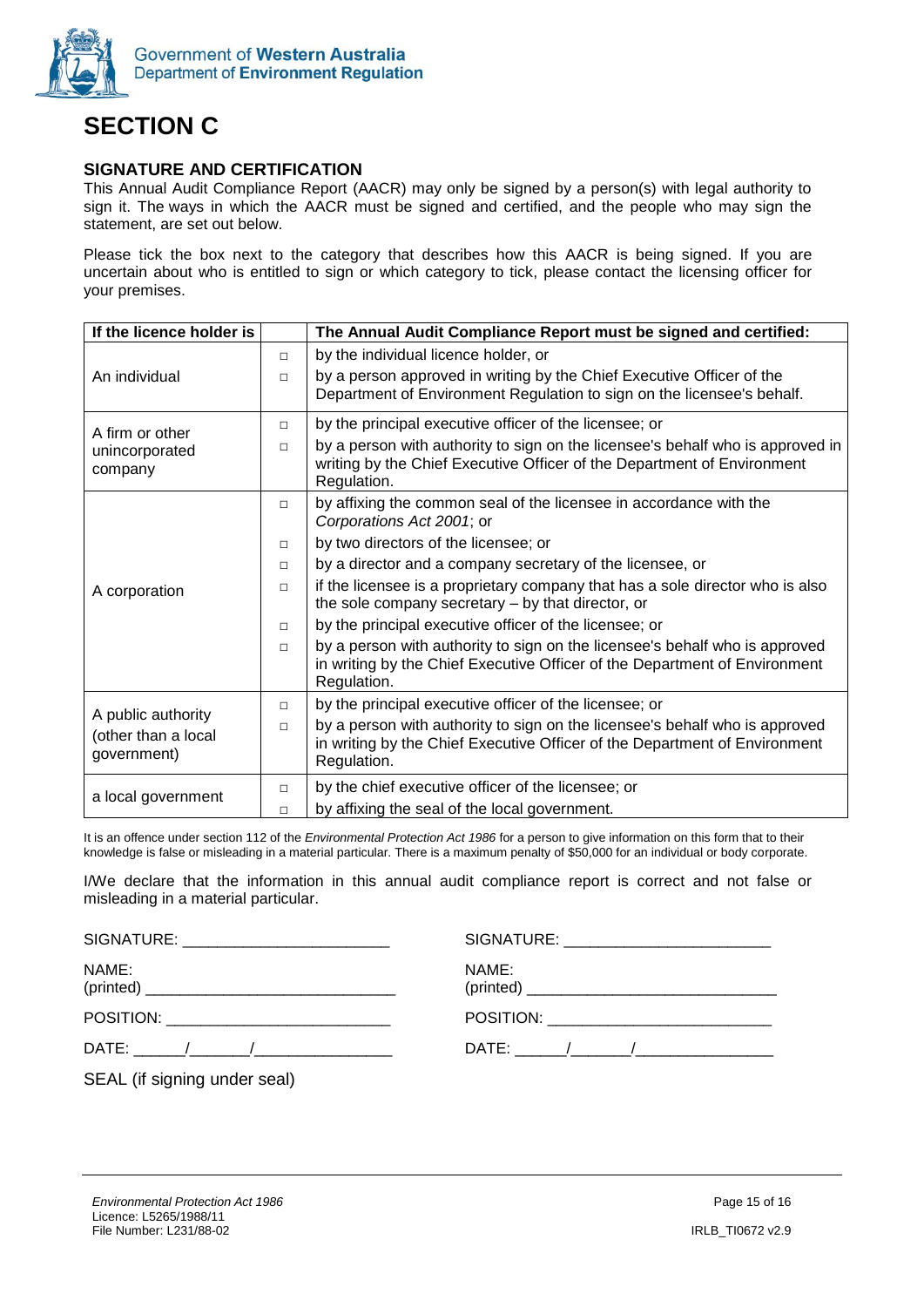

Form: N1 N1 Date of breach:

Licence: L5265/1988/11 Licensee: Bernard Hart Nominees Pty Ltd

#### **Notification of detection of the breach of a limit.**

These pages outline the information that the operator must provide.

Units of measurement used in information supplied under Part A and B requirements shall be appropriate to the circumstances of the emission. Where appropriate, a comparison should be made of actual emissions and authorised emission limits.

#### Part A

| Licence Number                 |  |
|--------------------------------|--|
| Name of operator               |  |
| Location of Premises           |  |
| Time and date of the detection |  |

| Notification requirements for the breach of a limit |  |  |  |
|-----------------------------------------------------|--|--|--|
| Emission point reference/ source                    |  |  |  |
| Parameter(s)                                        |  |  |  |
| Limit                                               |  |  |  |
| Measured value                                      |  |  |  |
| Date and time of monitoring                         |  |  |  |
| Measures taken, or intended to                      |  |  |  |
| be taken, to stop the emission                      |  |  |  |

| Name                          |  |
|-------------------------------|--|
| Post                          |  |
| Signature on behalf of        |  |
| Bernard Hart Nominees Pty Ltd |  |
| Date                          |  |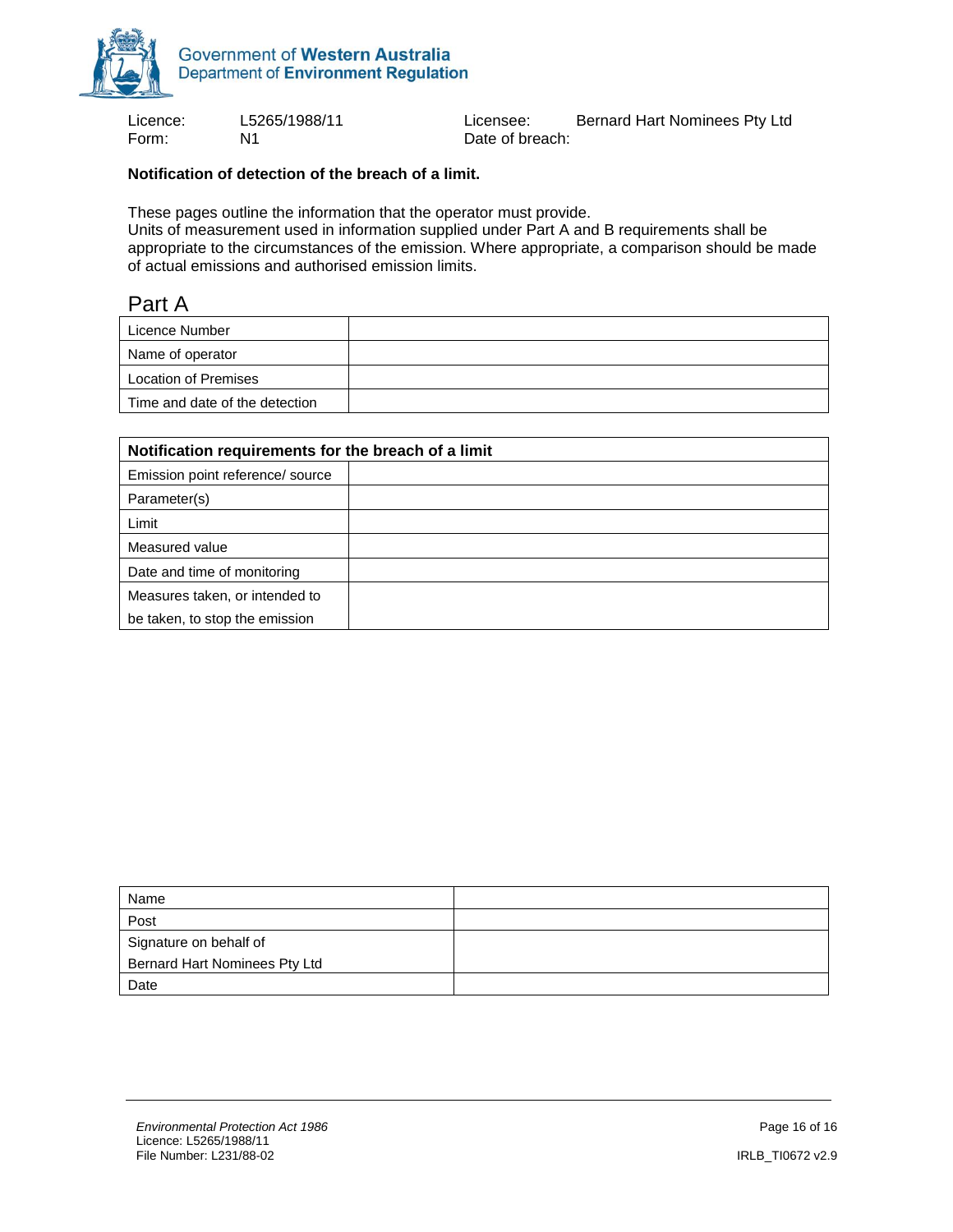<span id="page-16-0"></span>

# **Decision Document**

# *Environmental Protection Act 1986,* **Part V**

### **Proponent: Bernard Hart Nominees Pty Ltd T/A Hartway Galvanisers Licence: L5265/1988/11**

| <b>Registered office:</b> | Suite 1, 57 Labouchere Road<br>SOUTH PERTH WA 6151                                                 |
|---------------------------|----------------------------------------------------------------------------------------------------|
| ACN:                      | 129 671 343                                                                                        |
| <b>Premises address:</b>  | Hartway Galvanisers<br>10 Sherman Street<br>CANNING VALE WA 6155<br>Being Lot 441 on Diagram 80541 |
| Issue date:               | Friday, 25 September 2015                                                                          |
|                           | <b>Commencement date:</b> Thursday, 01 October 2015                                                |
| <b>Expiry date:</b>       | Wednesday, 30 September 2020                                                                       |

#### **Decision**

Based on the assessment detailed in this document the Department of Environment Regulation (DER), has decided to issue a licence. DER considers that in reaching this decision, it has taken into account all relevant considerations.

Decision Document prepared by: Gargi Joshi

Licensing Officer

Decision Document authorised by: Lauren Trott

Delegated Officer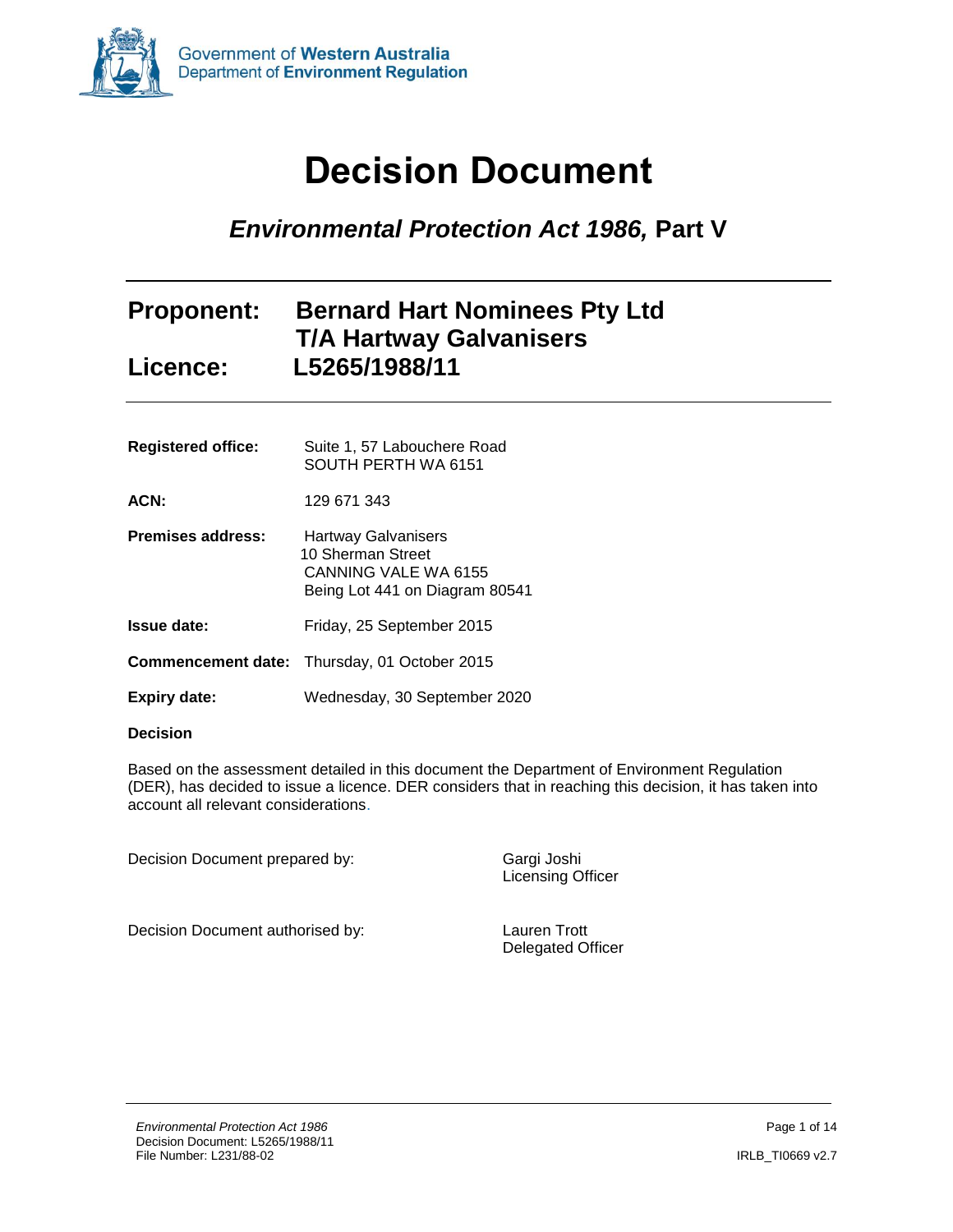

# <span id="page-17-0"></span>**Contents**

|   | <b>Decision Document</b>                     |    |
|---|----------------------------------------------|----|
|   | Contents                                     | 2  |
|   | Purpose of this Document                     | 2  |
| 2 | Administrative summary                       | 3  |
| 3 | Executive summary of proposal and assessment | 4  |
| 4 | Decision table                               | 5  |
| 5 | Advertisement and consultation table         | 13 |
| 6 | <b>Risk Assessment</b>                       | 14 |
|   |                                              |    |

# <span id="page-17-1"></span>**1 Purpose of this Document**

This decision document explains how DER has assessed and determined the application and provides a record of DER's decision-making process and how relevant factors have been taken into account. Stakeholders should note that this document is limited to DER's assessment and decision making under Part V of the *Environmental Protection Act 1986.* Other approvals may be required for the proposal, and it is the proponent's responsibility to ensure they have all relevant approvals for their Premises.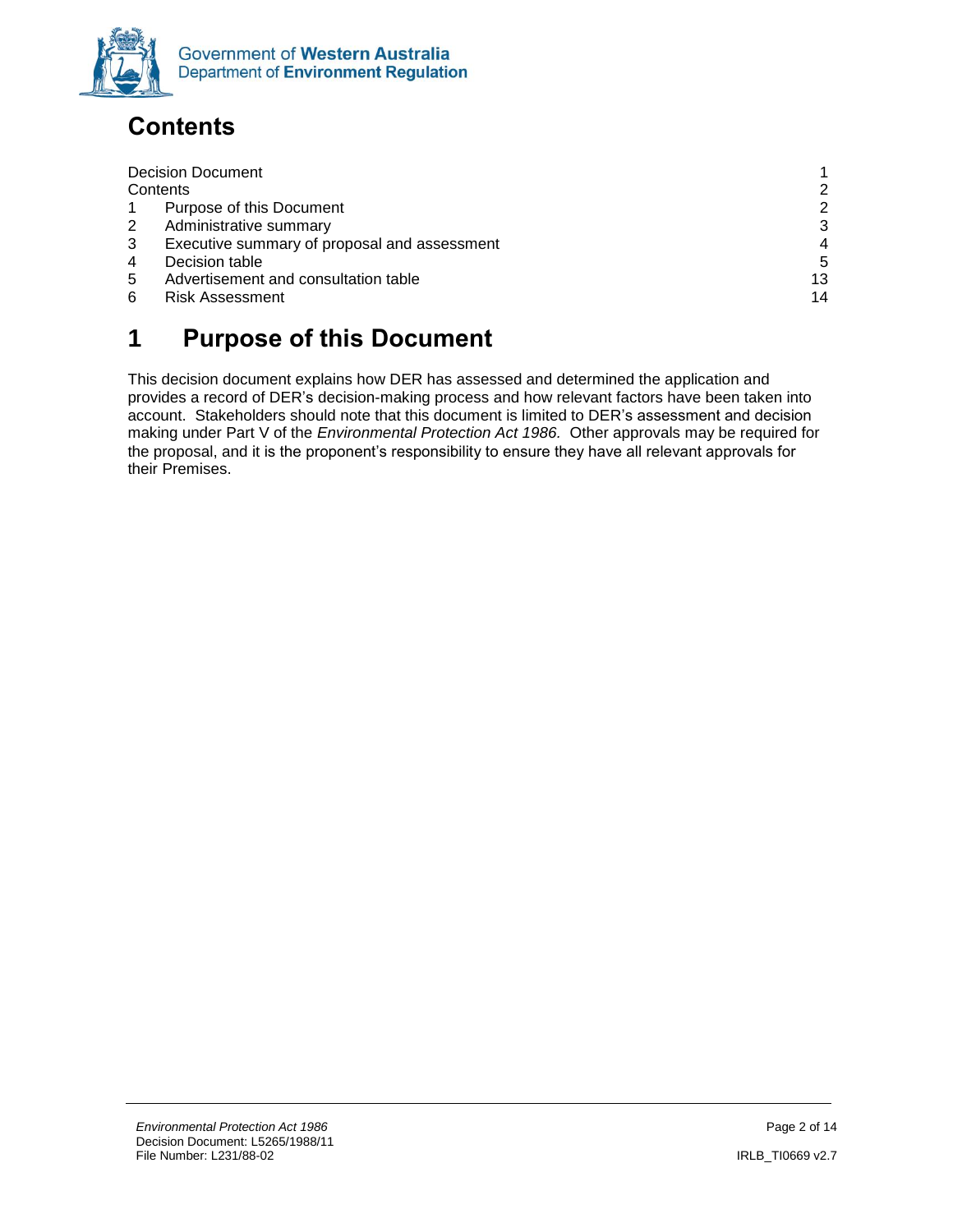

# <span id="page-18-0"></span>**2 Administrative summary**

| <b>Administrative details</b>                                                                                                                                                                                               |                                                                                              |                                                                         |  |
|-----------------------------------------------------------------------------------------------------------------------------------------------------------------------------------------------------------------------------|----------------------------------------------------------------------------------------------|-------------------------------------------------------------------------|--|
| Application type                                                                                                                                                                                                            | <b>Works Approval</b><br><b>New Licence</b><br>Licence amendment<br>Works Approval amendment |                                                                         |  |
| Activities that cause the premises to become<br>prescribed premises                                                                                                                                                         | Category number(s)                                                                           | <b>Assessed design</b><br>capacity<br>No more than 24,000               |  |
|                                                                                                                                                                                                                             | 48A                                                                                          | tonnes per annual<br>period                                             |  |
| Application verified                                                                                                                                                                                                        | Date: 14 July 2015                                                                           |                                                                         |  |
| Application fee paid                                                                                                                                                                                                        | Date: 27 July 2015                                                                           |                                                                         |  |
| Works Approval has been complied with                                                                                                                                                                                       | Yes $\boxtimes$<br>No <sub>1</sub>                                                           | N/A                                                                     |  |
| Compliance Certificate received                                                                                                                                                                                             | Yes $\boxtimes$<br>No <sub>1</sub>                                                           | N/A                                                                     |  |
| Commercial-in-confidence claim                                                                                                                                                                                              | No $\boxtimes$<br>Yes                                                                        |                                                                         |  |
| Commercial-in-confidence claim outcome                                                                                                                                                                                      |                                                                                              |                                                                         |  |
| Is the proposal a Major Resource Project?                                                                                                                                                                                   | No $\boxtimes$<br>Yes                                                                        |                                                                         |  |
| Was the proposal referred to the Environmental<br>Protection Authority (EPA) under Part IV of the<br><b>Environmental Protection Act 1986?</b>                                                                              | $Yes \Box$<br>No $\boxtimes$                                                                 | Referral decision No:<br>Managed under Part V<br>Assessed under Part IV |  |
| Is the proposal subject to Ministerial Conditions?                                                                                                                                                                          | No $\boxtimes$<br>Yes                                                                        | Ministerial statement No:<br>EPA Report No:                             |  |
| No $\boxtimes$<br>Yes<br>Does the proposal involve a discharge of waste<br>into a designated area (as defined in section 57<br>Department of Water consulted Yes $\Box$<br>No<br>of the Environmental Protection Act 1986)? |                                                                                              |                                                                         |  |
| No $\boxtimes$<br>Is the Premises within an Environmental Protection Policy (EPP) Area Yes<br>If Yes include details of which EPP(s) here.                                                                                  |                                                                                              |                                                                         |  |
| No $\boxtimes$<br>Is the Premises subject to any EPP requirements?<br>Yes∐<br>If Yes, include details here, eg Site is subject to SO <sub>2</sub> requirements of Kwinana EPP.                                              |                                                                                              |                                                                         |  |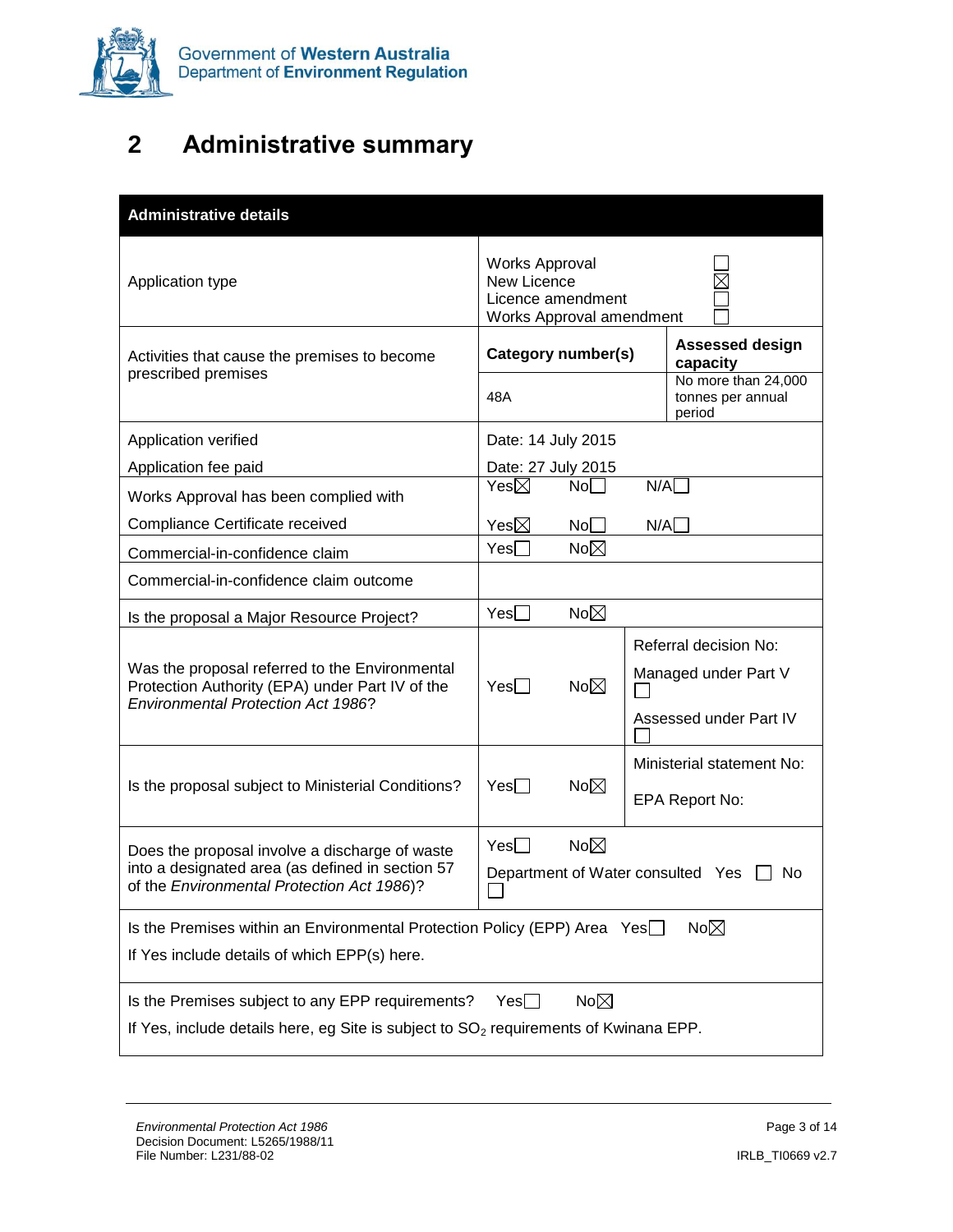

### <span id="page-19-0"></span>**3 Executive summary of proposal and assessment**

The Premises is located in the Canning Vale Industrial Area, South of Perth and was originally established in 1984. Closest sensitive receptors are approximately 300 metres north of the premises. The Premises is located on the Swan Coastal Plain. Residential suburb of Parkwood is the nearest sensitive receptor located approximately 350 metres north of the premises.

The galvanising process involves preparing items to be immersed in molten zinc, applying a uniform coating of zinc and zinc-iron alloy layers. This provides corrosion protection for steel structures. The current galvanizing operation consists of eleven vats contained within a low permeability fibreglass and PVC bund designed to hold more than 110% of the volume of the largest vat. These vats include: one drying pit; one heated pre-flux tank; one water rinse vat; six hydrochloric acid vats, one caustic rinse and one heated caustic vat. The Premises holds a Dangerous Goods Site Licence (DGS014321).

Key emissions from the process include fumes from the galvanizing and emissions of ammonia, ammonium chloride, zinc, particulate matter, and acid gases such as hydrochloric acid and sulphuric acid. The Premises has been subject of complaints in the past. Causes have included employees from neighbouring premises experiencing sore/itchy eyes, throats and headaches and odour emissions. An inspection of the premises, conducted on 26 October 2009, identified the need to upgrade the fume extraction system to minimise potential for offensive odours and emissions from the premises. Works approval W5512/2013/1 was granted for installation of fume enclosure 'fixed / attached' to the double girder gantry which travels up and down the workshop together. The gantry enclosure stops over the galvanising baths whilst the galvanising process takes place and is stated to contain up to 95% of the fumes. The fumes are directed through a wet scrubbing treatment system prior to discharge through the stack. This fume extraction system does not accommodate large oversized items. Current exhaust fans are operated whilst galvanising of oversized items is undertaken.

In determining this licence application, DER has considered the stack emissions monitoring data collected during commissioning of the fume extraction system and the wet scrubber. This decision document includes partial risk assessment for emissions from the premises for point source emissions to air, fugitive emissions, odour emissions and emissions to stormwater. Details for DER's assessment and decision making are included in the Decision Table. It is recommended that the licence be granted for a period of 5 years.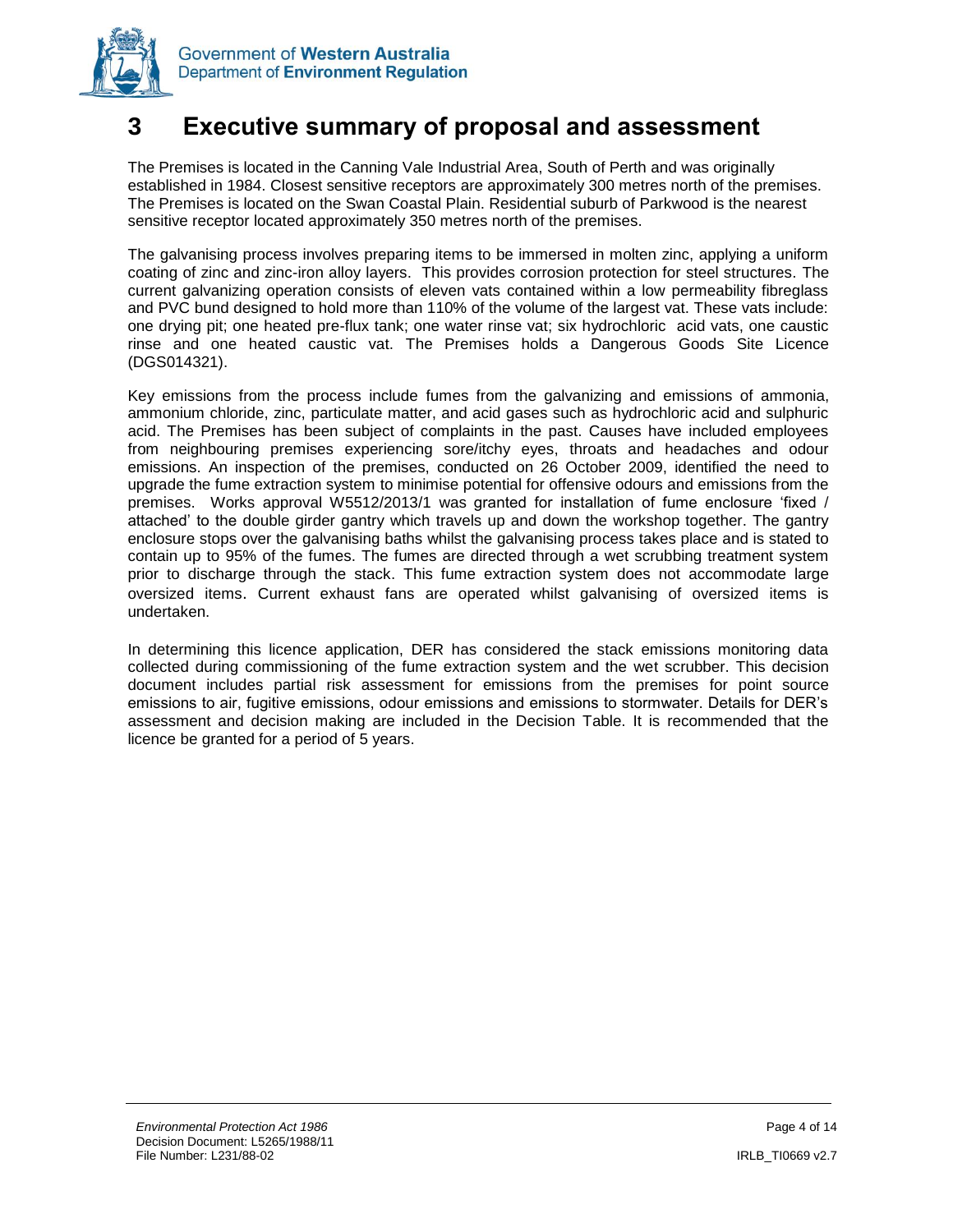

# **4 Decision table**

All applications are assessed in line with the *Environmental Protection Act 1986*, the *Environmental Protection Regulations 1987* and DER's Operational Procedure on Assessing Emissions and Discharges from Prescribed Premises. Where other references have been used in making the decision they are detailed in the decision document.

<span id="page-20-0"></span>

| <b>DECISION TABLE</b>                            |                                                                |                                                                                                                                                                                                                                                                                                                                                                                                                                                                                                                                                                                                                                                                                                                                                                                                                                                                                                                                                                                                                                                                                                                                                                                                                                                                                                                                                                                                                                                                                                               |                                                |
|--------------------------------------------------|----------------------------------------------------------------|---------------------------------------------------------------------------------------------------------------------------------------------------------------------------------------------------------------------------------------------------------------------------------------------------------------------------------------------------------------------------------------------------------------------------------------------------------------------------------------------------------------------------------------------------------------------------------------------------------------------------------------------------------------------------------------------------------------------------------------------------------------------------------------------------------------------------------------------------------------------------------------------------------------------------------------------------------------------------------------------------------------------------------------------------------------------------------------------------------------------------------------------------------------------------------------------------------------------------------------------------------------------------------------------------------------------------------------------------------------------------------------------------------------------------------------------------------------------------------------------------------------|------------------------------------------------|
| <b>Works</b><br>Approval /<br>Licence<br>section | <b>Condition</b><br>number<br>W = Works Approval<br>L= Licence | Justification (including risk description & decision methodology where relevant)                                                                                                                                                                                                                                                                                                                                                                                                                                                                                                                                                                                                                                                                                                                                                                                                                                                                                                                                                                                                                                                                                                                                                                                                                                                                                                                                                                                                                              | <b>Reference</b><br>documents                  |
| General<br>conditions                            | $L1.2.2 - L1.2.3$                                              | <b>Emission Description (Normal operation)</b><br>Emission: Spills, leaks of chemicals during normal operation or storage and handling<br>that may lead to contamination of stormwater. The process of galvanisation uses a<br>number of chemicals including degreasing solvents (such as caustic), acids (such as<br>hydrochloric or sulphuric acid) for pickling, chemicals such as ammonia for fluxing and<br>molten zinc (for galvanising). Improper storage, handling of these chemicals or<br>accidental spills, leaks etc can result in emissions to land or contamination of<br>stormwater.<br>Impact: The Premises is located approximately 350m away from the residential suburb<br>of Parkwood and is in close proximity of other industrial premises. There are no surface<br>water bodies nearby. Any spills, leaks may have localised impact.<br>Controls: The storage/processing tanks are constructed out of steel, lined with<br>fibreglass and timber or poly. They are positioned in the containment pit, designed to<br>contain any leaks. All chemicals delivered to site are transferred straight into the<br>processing tanks. There is no separate storage area. The processing area has bunded<br>concrete floors.<br>The Premises holds Dangerous Goods Site Licence (DGS014321) which covers<br>storage of following chemicals:<br>• Hydrochloric acid (stored in Acid Rinse Tank 1; Acid Tank 2- Acid Tank 7 and<br>Acid Tank B-E);<br>• Phosphoric acid (stored in Acid Tank A); | Dangerous Goods<br>Site Licence<br>(DGS014321) |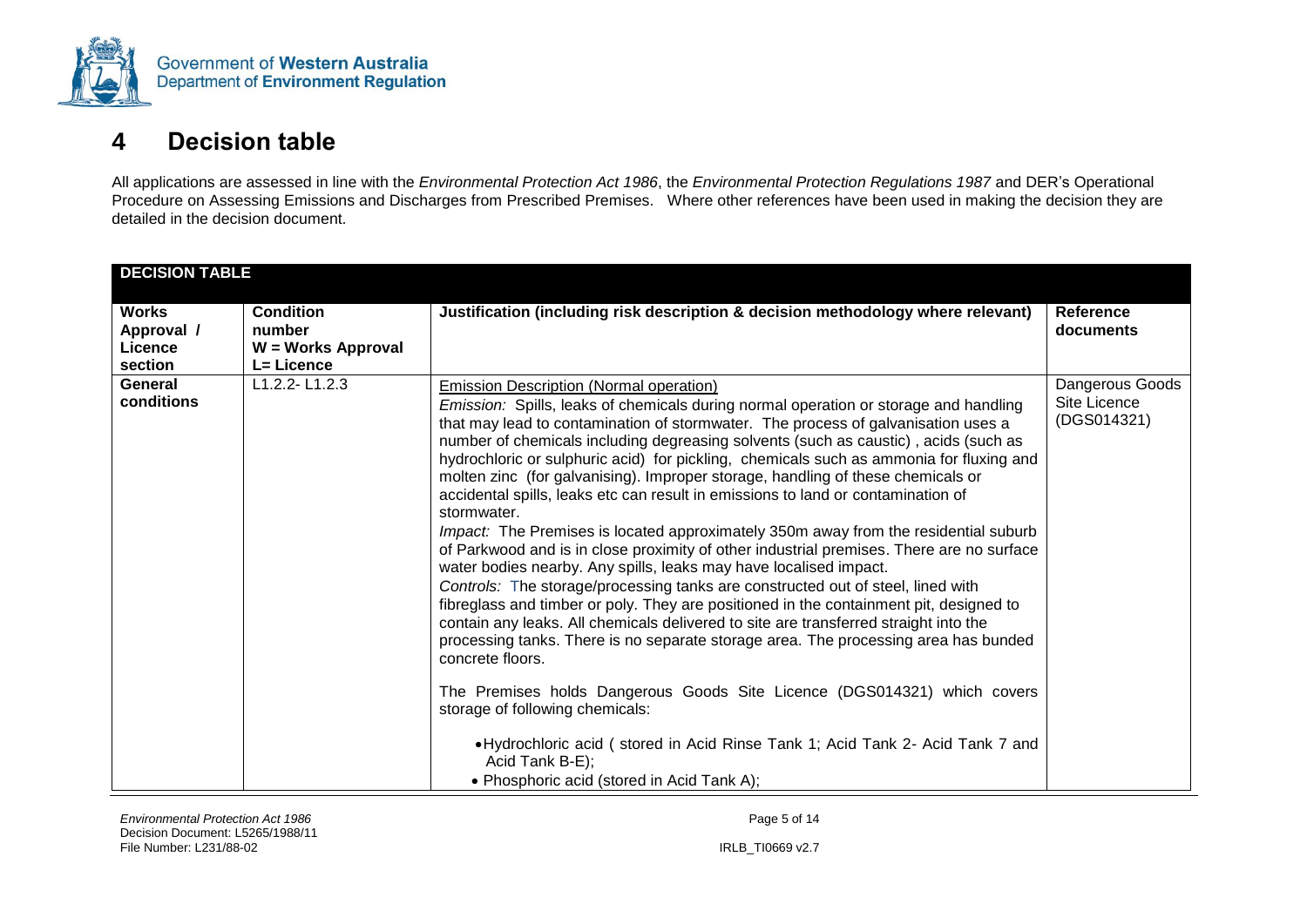

| <b>DECISION TABLE</b>                            |                                                                |                                                                                                                                                                                                                                                                                                                                                                                                                                                                                                                                                                                                                                                                                                                                                                                                                                                                                                                                                                                                                                                                                                                                                                                                                                                                                                                                                                                                                                                                                                                                                                                                                                                                                                                                  |                               |
|--------------------------------------------------|----------------------------------------------------------------|----------------------------------------------------------------------------------------------------------------------------------------------------------------------------------------------------------------------------------------------------------------------------------------------------------------------------------------------------------------------------------------------------------------------------------------------------------------------------------------------------------------------------------------------------------------------------------------------------------------------------------------------------------------------------------------------------------------------------------------------------------------------------------------------------------------------------------------------------------------------------------------------------------------------------------------------------------------------------------------------------------------------------------------------------------------------------------------------------------------------------------------------------------------------------------------------------------------------------------------------------------------------------------------------------------------------------------------------------------------------------------------------------------------------------------------------------------------------------------------------------------------------------------------------------------------------------------------------------------------------------------------------------------------------------------------------------------------------------------|-------------------------------|
| <b>Works</b><br>Approval /<br>Licence<br>section | <b>Condition</b><br>number<br>W = Works Approval<br>L= Licence | Justification (including risk description & decision methodology where relevant)                                                                                                                                                                                                                                                                                                                                                                                                                                                                                                                                                                                                                                                                                                                                                                                                                                                                                                                                                                                                                                                                                                                                                                                                                                                                                                                                                                                                                                                                                                                                                                                                                                                 | <b>Reference</b><br>documents |
|                                                  |                                                                | • Sodium hydroxide solution (stored in Caustic Rinse Tank 2 and Hot Caustic<br>Tank $1$ );<br>• Corrosive liquid Flux (stored in Flux Tank 1 and Flux Tank F);<br>• Hot chromate liquid (stored in Hot Chromate Tank 1 and 2); and<br>• Molten Zinc (stored in Molten Zinc Tank 1 and 2).<br>Zinc ash (process waste) is stored on site in steel containers and transported to<br>Hartway's Naval Base shop for further processing. Spent Acid is neutralized on site in<br>one of the processing tanks and transported offsite. Other solid waste generated on the<br>premises is mainly household waste which is disposed of at landfills.<br><b>Risk Assessment</b><br>Consequence: Minor<br>Likelihood: Unlikely<br><b>Risk Rating: Moderate</b><br><b>Regulatory Controls</b><br>Emission risk associated with storage and handling is dependent mainly on location of<br>storage, quantity stored and availability of engineering controls such as secondary<br>containment, leak detection measures and routine maintenance and inspection<br>procedures. Condition L1.2.3 on previous licence regarding storage of environmentally<br>hazardous materials has not been retained. Dangerous Goods Site Licence<br>(DGS014321) is considered appropriate regulatory mechanism to manage potential<br>risks associated with storage and handling of chemicals on site.<br>L1.2.2 replaces condition L1.2.4 from previous licence and requires the licensee to<br>recover or remove and dispose of any spills of environmentally hazardous materials.<br>L1.2.3 replaces condition L1.2.5 from previous licence and requires the licensee to<br>implement all practical measures to prevent stormwater contamination. L1.2.1 |                               |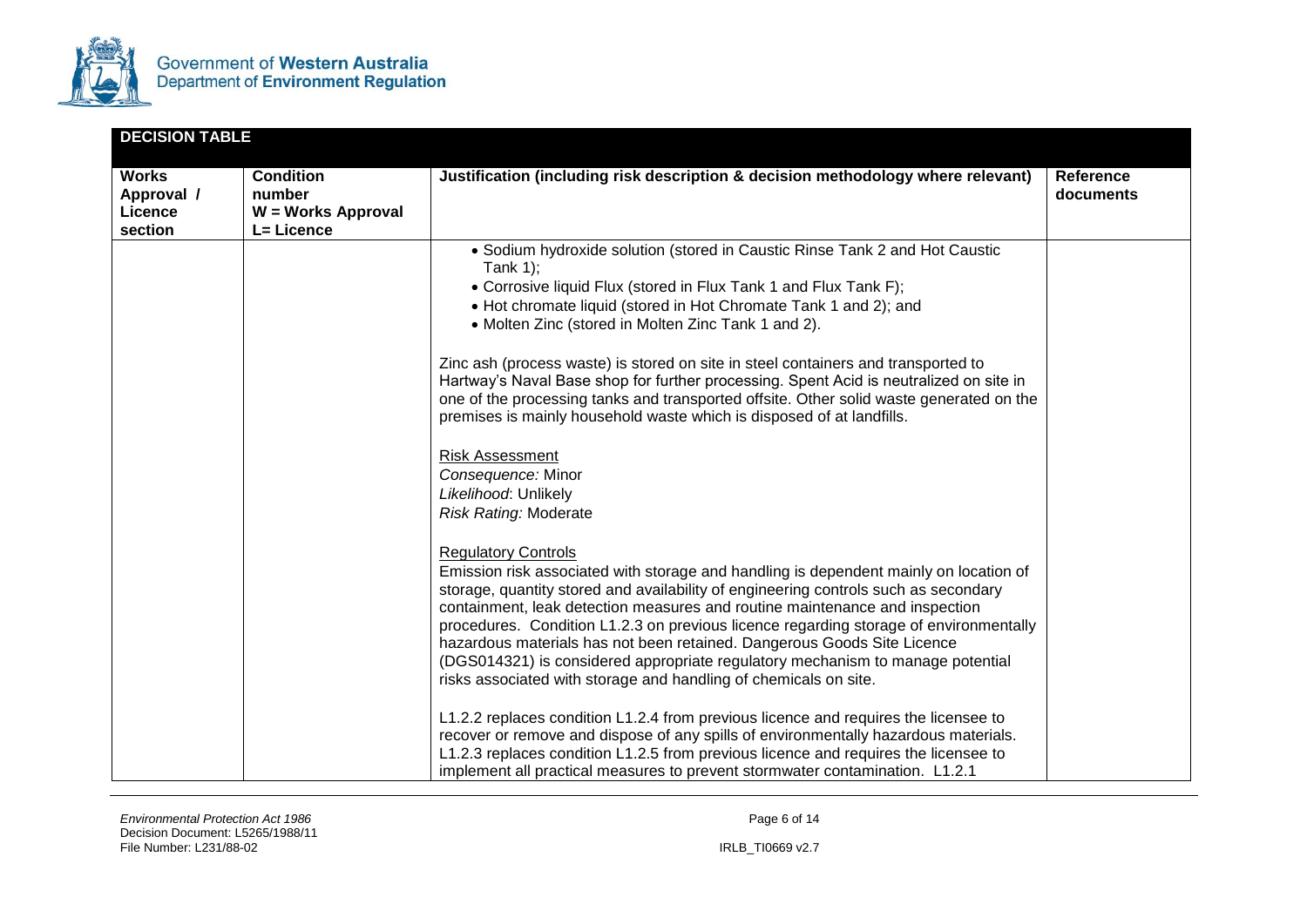

| <b>DECISION TABLE</b>                                                                                              |                                                                |                                                                                                                                                                                                                                                                                                                                                                                                                                                                                                                                                                                                                                                                                                                                                                                                                                                                                                                                                                                                                                                                                                                                                                                                                                                                                                                                                                                                                                                                             |                        |
|--------------------------------------------------------------------------------------------------------------------|----------------------------------------------------------------|-----------------------------------------------------------------------------------------------------------------------------------------------------------------------------------------------------------------------------------------------------------------------------------------------------------------------------------------------------------------------------------------------------------------------------------------------------------------------------------------------------------------------------------------------------------------------------------------------------------------------------------------------------------------------------------------------------------------------------------------------------------------------------------------------------------------------------------------------------------------------------------------------------------------------------------------------------------------------------------------------------------------------------------------------------------------------------------------------------------------------------------------------------------------------------------------------------------------------------------------------------------------------------------------------------------------------------------------------------------------------------------------------------------------------------------------------------------------------------|------------------------|
| <b>Works</b><br>Approval /<br>Licence<br>section                                                                   | <b>Condition</b><br>number<br>W = Works Approval<br>L= Licence | Justification (including risk description & decision methodology where relevant)                                                                                                                                                                                                                                                                                                                                                                                                                                                                                                                                                                                                                                                                                                                                                                                                                                                                                                                                                                                                                                                                                                                                                                                                                                                                                                                                                                                            | Reference<br>documents |
| replaces condition L1.2.2 from previous licence.<br><b>Residual Risk</b><br>Consequence: Minor<br>Likelihood: Rare |                                                                | Risk Rating: Low                                                                                                                                                                                                                                                                                                                                                                                                                                                                                                                                                                                                                                                                                                                                                                                                                                                                                                                                                                                                                                                                                                                                                                                                                                                                                                                                                                                                                                                            |                        |
| <b>Premises</b><br>operation                                                                                       | L1.3.1                                                         | Process limits on the galvanising process have been retained from previous licence.                                                                                                                                                                                                                                                                                                                                                                                                                                                                                                                                                                                                                                                                                                                                                                                                                                                                                                                                                                                                                                                                                                                                                                                                                                                                                                                                                                                         | $\overline{a}$         |
| <b>Emissions</b><br>general                                                                                        | L2.1.1                                                         | Air emission limits have been set through condition 2.2.2 of the licence and therefore<br>condition regarding recording and investigation of exceedances of limits has been<br>included.                                                                                                                                                                                                                                                                                                                                                                                                                                                                                                                                                                                                                                                                                                                                                                                                                                                                                                                                                                                                                                                                                                                                                                                                                                                                                    |                        |
| <b>Point source</b><br>emissions to<br>air including<br>monitoring                                                 | L1.2.1<br>$L2.2.1 - 2.2.2$<br>L3.1.1-3.1.4<br>$L3.2.1 - 3.2.3$ | Emission Description (Normal operation)<br>Emission: The process of galvanisation includes a series of steps such as pre-<br>treatment (using caustic, hydrochloric acid or sulphuric acid), fluxing with zinc<br>ammonium chloride / ammonia solution, galvanising with molten zinc and quenching.<br>There is potential for emissions to air from the processing vats. These may include acid<br>gases, ammonia, ammonium chloride, zinc oxide, zinc chloride, particulate matter,<br>fumes and volatile organic compounds. These emissions are vented to air using a<br>fume extraction system.<br>Impact: The Premises is located approximately 350m away from the residential suburb<br>of Parkwood and is in close proximity of other industrial premises. Emissions of acid<br>gases, ammonium chloride etc may cause short term health effects. The Premises has<br>been subject of a number of complaints in the past. Causes have included employees<br>from neighbouring premises experiencing sore/itchy eyes, throats and headaches and<br>odour emissions. There is no record of ongoing complaints.<br>Control: The operation is housed in a high ceiling metal shed which is ventilated by two<br>exhaust fans. The Licensee was granted a works approval W5512/2013/1 for<br>construction of a fume extraction system and wet scrubber. Previous licence required<br>the licensee to maintain the operating shed under negative pressure. The Licensee has | W5512/2013/1           |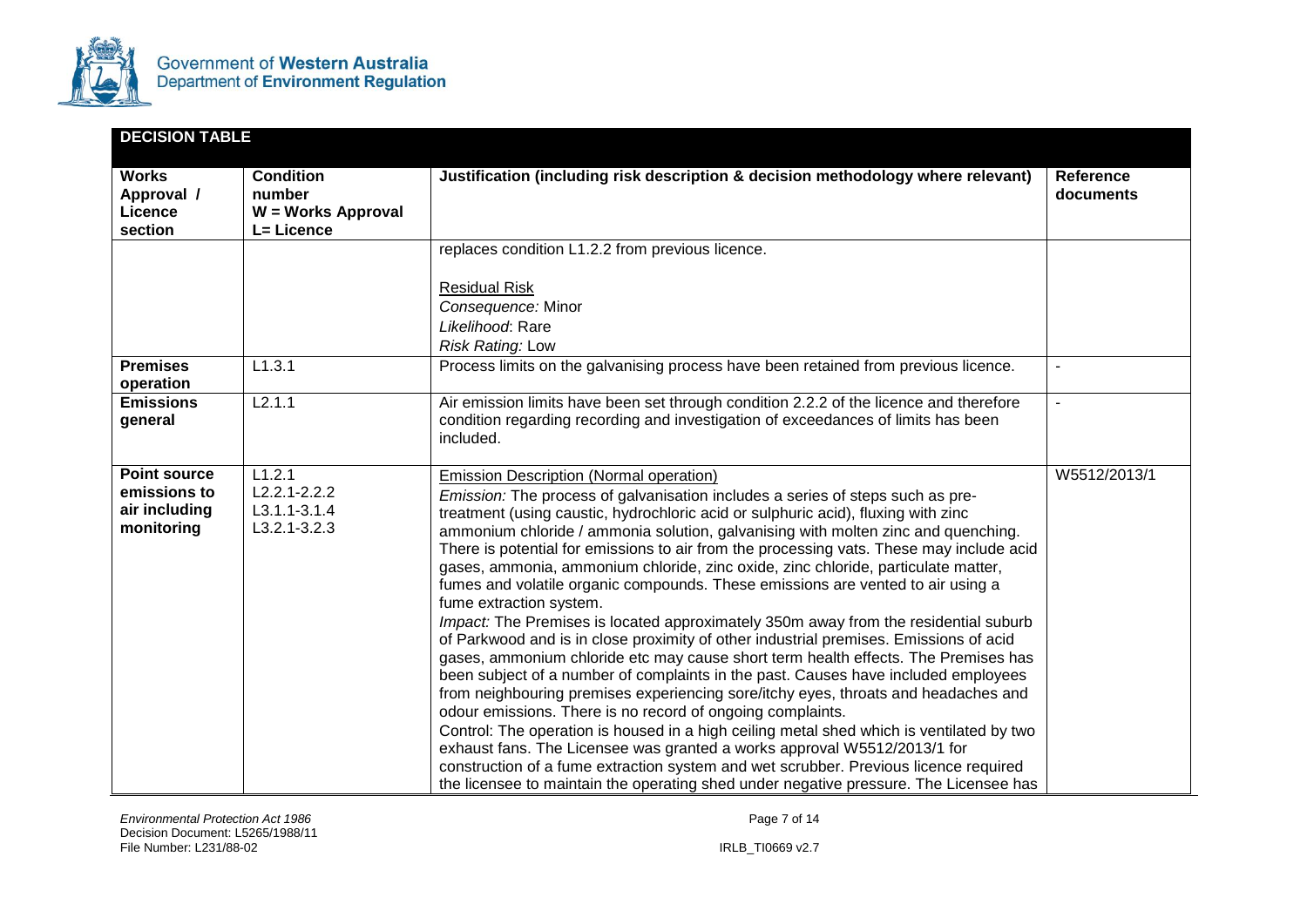

| <b>DECISION TABLE</b>                            |                                                                       |                                                                                                                                                                                                                                                                                                                                                                                                                                                                                                                                                                                                                                                                                                                                                                                                                                                                                                                                                                                                             |                               |
|--------------------------------------------------|-----------------------------------------------------------------------|-------------------------------------------------------------------------------------------------------------------------------------------------------------------------------------------------------------------------------------------------------------------------------------------------------------------------------------------------------------------------------------------------------------------------------------------------------------------------------------------------------------------------------------------------------------------------------------------------------------------------------------------------------------------------------------------------------------------------------------------------------------------------------------------------------------------------------------------------------------------------------------------------------------------------------------------------------------------------------------------------------------|-------------------------------|
| <b>Works</b><br>Approval /<br>Licence<br>section | <b>Condition</b><br>number<br><b>W</b> = Works Approval<br>L= Licence | Justification (including risk description & decision methodology where relevant)                                                                                                                                                                                                                                                                                                                                                                                                                                                                                                                                                                                                                                                                                                                                                                                                                                                                                                                            | <b>Reference</b><br>documents |
|                                                  |                                                                       | indicated that given the site traffic and design of the shed (no doors) this is difficult to<br>achieve. The new fume extraction system is intended to address this issue by<br>extracting up to 95% of the fumes from process vats. Stack emissions monitoring<br>undertaken by the Licensee during commissioning of the wet scrubber and the fume<br>extraction system shows that particulate concentrations of less than 20mg/m <sup>3</sup> can be<br>achieved.                                                                                                                                                                                                                                                                                                                                                                                                                                                                                                                                         |                               |
|                                                  |                                                                       | The new fume extraction and treatment proposed system cannot accommodate<br>oversized items. Approximately 5% of items processed each week $(2 - 3$ dips per<br>week) are oversized and will not fit within the new fume hood. These dips will be<br>ventilated by means of the current exhaust fans which will be in operation whilst<br>galvanising operations are in progress.                                                                                                                                                                                                                                                                                                                                                                                                                                                                                                                                                                                                                           |                               |
|                                                  |                                                                       | <b>Risk Assessment</b><br>Consequence:Minor<br>Likelihood: Likely<br>Risk Rating: Moderate                                                                                                                                                                                                                                                                                                                                                                                                                                                                                                                                                                                                                                                                                                                                                                                                                                                                                                                  |                               |
|                                                  |                                                                       | <b>Regulatory Controls</b><br>Condition 1.3.1 from previous licence has been retained requiring the Licensee to<br>operate exhaust fans so as to minimise escape of offensive odours and fumes.<br>Restriction on undertaking wet process of galvanising on weekends only has been<br>retained to minimise potential for ammonium chloride emissions. Point source emission<br>limit of $50mg/m3$ has been specified for particulate emissions which is consistent with<br>similar operations. Annual monitoring requirement has been specified through L 3.2.1.<br>Condition 3.2.2 requires the licensee to undertake sampling in accordance with<br>AS4323 and to ensure that sampling and analysis is undertaken by holder of NATA<br>accreditation. L1.2.1 has been retained to require the licensee to maintain pollution<br>control and monitoring equipment. General monitoring requirements have been added<br>through condition 3.1.1 -3.1.4 to specify frequency of monitoring, information to be |                               |

*Environmental Protection Act 1986* Page 8 of 14 Decision Document: L5265/1988/11 File Number: L231/88-02 IRLB\_TI0669 v2.7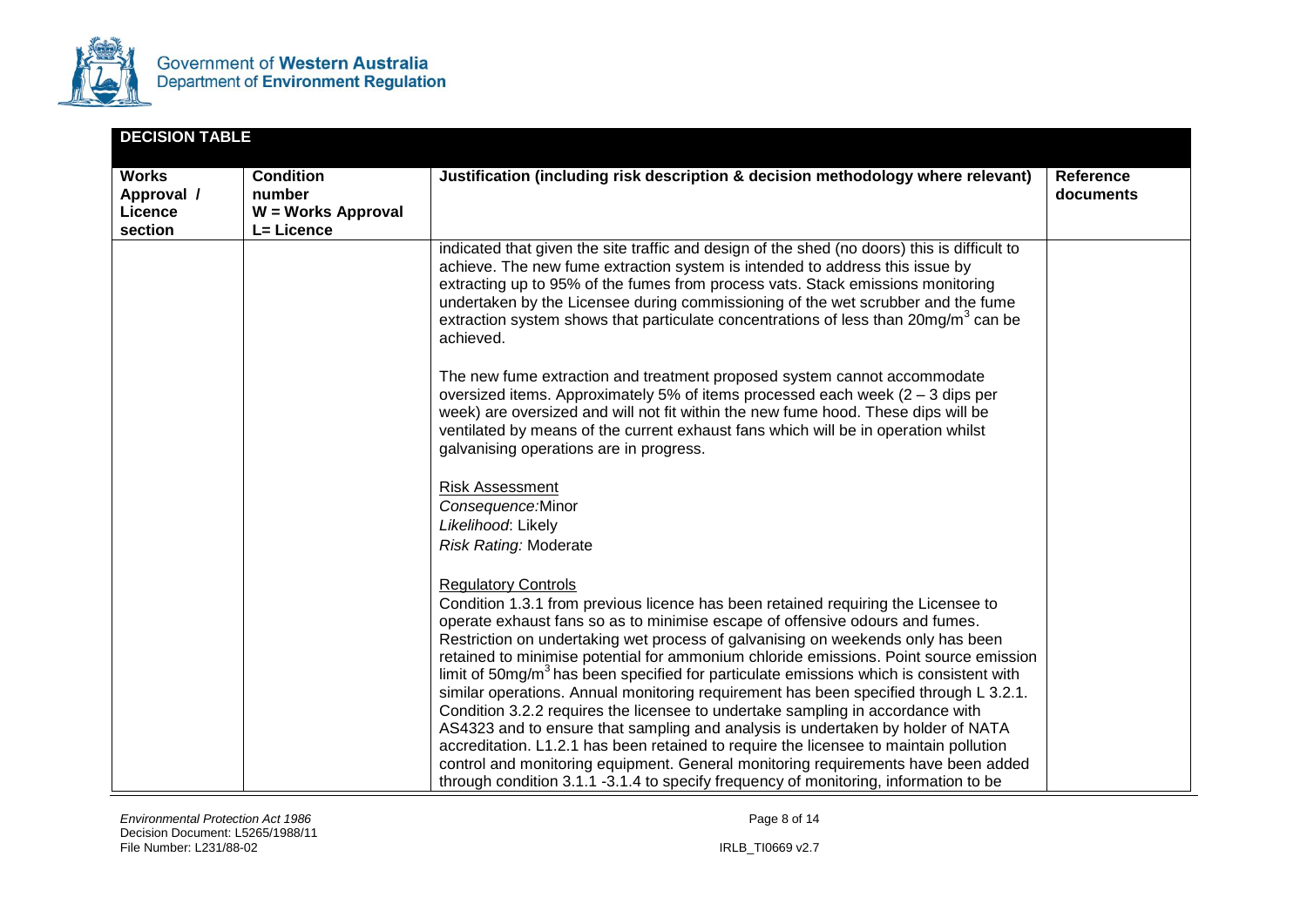

| <b>DECISION TABLE</b>                            |                                                                |                                                                                                                                                                                                                                                                                                                                                                                                                                                                                                                                                                                                                                                                                                                                                                                                                                                                                                                                                                                                                                                                                                                                                                                                                                                                                                                                                                                                                                                                                                                                                                                                                                                                                          |                                                |  |
|--------------------------------------------------|----------------------------------------------------------------|------------------------------------------------------------------------------------------------------------------------------------------------------------------------------------------------------------------------------------------------------------------------------------------------------------------------------------------------------------------------------------------------------------------------------------------------------------------------------------------------------------------------------------------------------------------------------------------------------------------------------------------------------------------------------------------------------------------------------------------------------------------------------------------------------------------------------------------------------------------------------------------------------------------------------------------------------------------------------------------------------------------------------------------------------------------------------------------------------------------------------------------------------------------------------------------------------------------------------------------------------------------------------------------------------------------------------------------------------------------------------------------------------------------------------------------------------------------------------------------------------------------------------------------------------------------------------------------------------------------------------------------------------------------------------------------|------------------------------------------------|--|
| <b>Works</b><br>Approval /<br>Licence<br>section | <b>Condition</b><br>number<br>W = Works Approval<br>L= Licence | Justification (including risk description & decision methodology where relevant)                                                                                                                                                                                                                                                                                                                                                                                                                                                                                                                                                                                                                                                                                                                                                                                                                                                                                                                                                                                                                                                                                                                                                                                                                                                                                                                                                                                                                                                                                                                                                                                                         | Reference<br>documents                         |  |
|                                                  |                                                                | collected during monitoring and calibration requirements for the monitoring equipment.<br><b>Residual Risk</b><br>Consequence: Minor<br>Likelihood: Unlikely<br><b>Risk Rating: Moderate</b>                                                                                                                                                                                                                                                                                                                                                                                                                                                                                                                                                                                                                                                                                                                                                                                                                                                                                                                                                                                                                                                                                                                                                                                                                                                                                                                                                                                                                                                                                             |                                                |  |
| <b>Fugitive</b><br>emissions                     |                                                                | <b>Emission Description (Normal operation)</b><br><i>Emission:</i> Fugitive emissions from process tanks. The process of galvanisation<br>includes a series of steps such as pre-treatment (using caustic, hydrochloric acid or<br>sulphuric acid), fluxing with zinc ammonium chloride / ammonia solution, galvanising<br>with molten zinc and quenching. There is potential for emissions to air from the<br>processing vats. These may include acid gases, ammonia, ammonium chloride, zinc<br>oxide, zinc chloride, particulate matter, fumes and volatile organic compounds. The<br>Premises has a fume extraction system which cannot accommodate the oversized<br>items (2-3 dips each week). Fugitive emissions may be occurring during this process.<br>Impact: The Premises is located approximately 350m away from the residential suburb<br>of Parkwood and is in close proximity of other industrial premises. Emissions of acid<br>gases, ammonium chloride etc may cause short term health effects. The Premises has<br>been subject of complaints in the past. Causes have included employees from<br>neighbouring premises experiencing sore/itchy eyes, throats and headaches and odour<br>emissions. However there is no record of ongoing complaints.<br>Control: The operation is housed in a high ceiling metal shed which is ventilated by two<br>exhaust fans which are operated whilst galvanising operations are in progress. The<br>new fume extraction and treatment proposed system constructed under W5512 cannot<br>accommodate oversized items.<br>Risk Assessment<br>Consequence: Insignificant<br>Likelihood: Possible<br><b>Risk Rating: Moderate</b> | Environmental<br><b>Protection Act</b><br>1986 |  |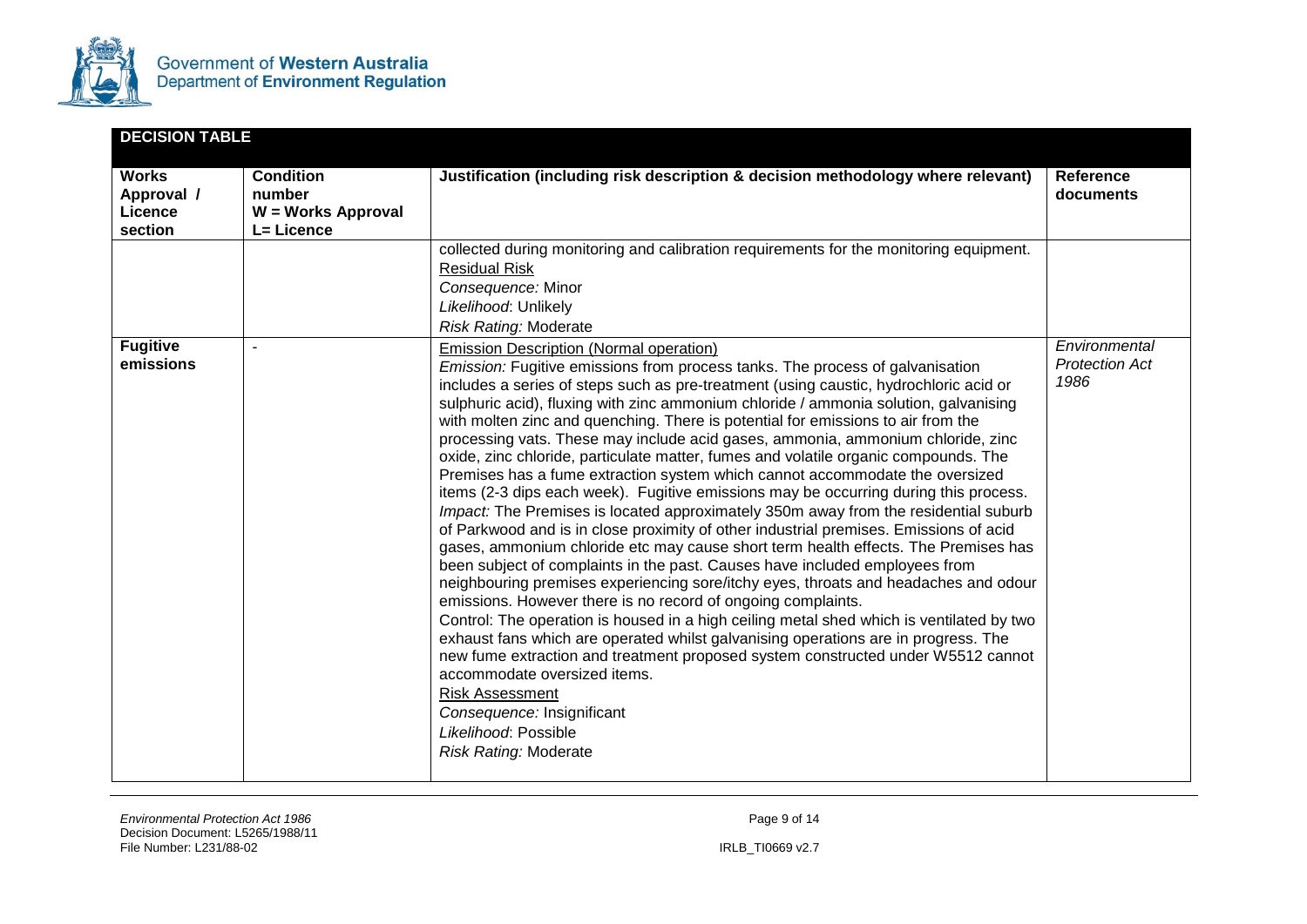

| <b>DECISION TABLE</b>                            |                                                                |                                                                                                                                                                                                                                                                                                                                                                                                                                                                                                                                                                                                                                                                                                                                                                                                                                                                                                                                                                                                                                                                                                                                                                                                                                                                                                                                                                 |                                                |
|--------------------------------------------------|----------------------------------------------------------------|-----------------------------------------------------------------------------------------------------------------------------------------------------------------------------------------------------------------------------------------------------------------------------------------------------------------------------------------------------------------------------------------------------------------------------------------------------------------------------------------------------------------------------------------------------------------------------------------------------------------------------------------------------------------------------------------------------------------------------------------------------------------------------------------------------------------------------------------------------------------------------------------------------------------------------------------------------------------------------------------------------------------------------------------------------------------------------------------------------------------------------------------------------------------------------------------------------------------------------------------------------------------------------------------------------------------------------------------------------------------|------------------------------------------------|
| <b>Works</b><br>Approval /<br>Licence<br>section | <b>Condition</b><br>number<br>W = Works Approval<br>L= Licence | Justification (including risk description & decision methodology where relevant)                                                                                                                                                                                                                                                                                                                                                                                                                                                                                                                                                                                                                                                                                                                                                                                                                                                                                                                                                                                                                                                                                                                                                                                                                                                                                | <b>Reference</b><br>documents                  |
|                                                  |                                                                | <b>Regulatory Controls</b><br>Condition 1.3.1 from previous licence has been retained requiring the Licensee to<br>operate exhaust fans so as to minimise escape of offensive odours and fumes.<br>Restriction on undertaking wet process of galvanising on weekends only has been<br>retained to minimise potential for ammonium chloride emissions. Large loads only<br>comprise 5% of items processed on site each. Fugitive emissions can be managed<br>under general provisions of the Environmental Protection Act 1986 (EP Act).<br><b>Residual Risk</b><br>Consequence: Insignificant<br>Likelihood: Possible<br>Risk Rating: Low                                                                                                                                                                                                                                                                                                                                                                                                                                                                                                                                                                                                                                                                                                                       |                                                |
| Odour                                            |                                                                | <b>Emission Description (Normal operation)</b><br>Emission: Odour emissions from the process. The process of galvanisation includes a<br>series of steps such as pre-treatment (using caustic, hydrochloric acid or sulphuric<br>acid), fluxing with zinc ammonium chloride / ammonia solution, galvanising with molten<br>zinc and quenching. There is potential for odour emissions due to acid gases,<br>ammonia, ammonium chloride and volatile organic compounds.<br>Impact: The Premises is located approximately 350m away from the residential suburb<br>of Parkwood and is in close proximity of other industrial premises. The Premises has<br>been subject of complaints in the past. Causes have included employees from<br>neighbouring premises experiencing sore/itchy eyes, throats and headaches and odour<br>emissions. There is no record of ongoing complaints.<br>Control: The operation is housed in a high ceiling metal shed which is ventilated by two<br>exhaust fans. The new fume extraction system and wet scrubber constructed under<br>W5512/2013/1 is expected to control emission stack emissions and result in reducing<br>the likelihood of odour emissions.<br>The new fume extraction and treatment proposed system cannot accommodate<br>oversized items. Approximately 5% of items processed each week $(2 - 3$ dips per | Environmental<br><b>Protection Act</b><br>1986 |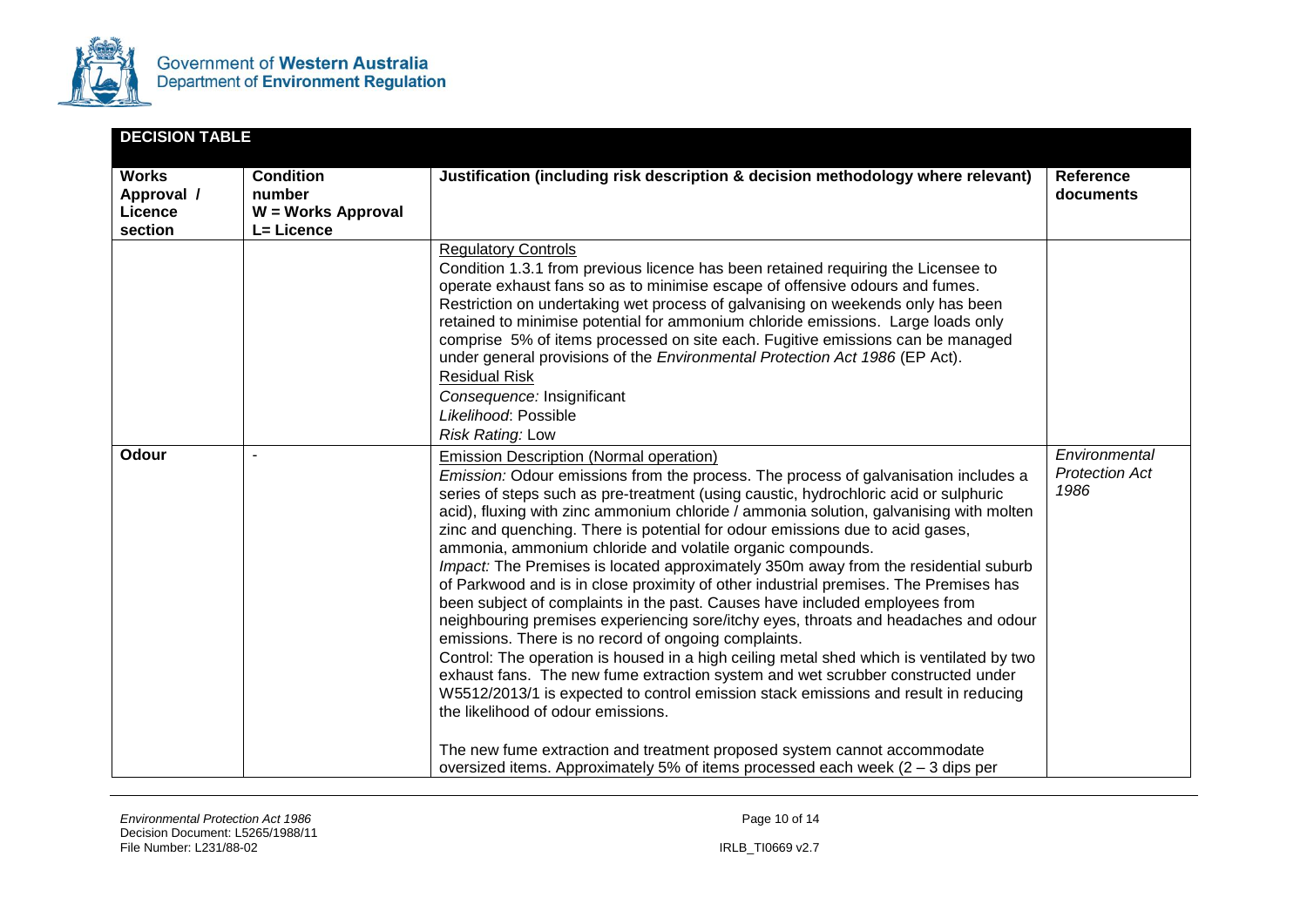

| <b>DECISION TABLE</b>                            |                                                                |                                                                                                                                                                                                                                                                                                                                                                                                                                                                                                 |                               |
|--------------------------------------------------|----------------------------------------------------------------|-------------------------------------------------------------------------------------------------------------------------------------------------------------------------------------------------------------------------------------------------------------------------------------------------------------------------------------------------------------------------------------------------------------------------------------------------------------------------------------------------|-------------------------------|
| <b>Works</b><br>Approval /<br>Licence<br>section | <b>Condition</b><br>number<br>W = Works Approval<br>L= Licence | Justification (including risk description & decision methodology where relevant)                                                                                                                                                                                                                                                                                                                                                                                                                | <b>Reference</b><br>documents |
|                                                  |                                                                | week) are oversized and will not fit within the new fume hood. These dips will be<br>ventilated by means of the current exhaust fans which will be in operation whilst<br>galvanising operations are in progress. Galvanising process is not considered to be<br>inherently odorous in nature.                                                                                                                                                                                                  |                               |
|                                                  |                                                                | <b>Risk Assessment</b><br>Consequence: Insignificant<br>Likelihood: Unlikely<br>Risk Rating: Low                                                                                                                                                                                                                                                                                                                                                                                                |                               |
|                                                  |                                                                | <b>Regulatory Controls</b><br>Condition 1.3.1 from previous licence has been retained and requires the Licensee to<br>operate exhaust fans and maintain and operate the process so as to minimise escape<br>of offensive odours and fumes. Restriction on undertaking wet process of galvanising<br>on weekends only has been retained to minimise potential for ammonium chloride<br>emissions. Odour emissions from the premises can be managed using general<br>provisions under the EP Act. |                               |
|                                                  |                                                                | <b>Residual Risk</b><br>Consequence: Minor<br>Likelihood: Possible<br>Risk Rating: Moderate                                                                                                                                                                                                                                                                                                                                                                                                     |                               |
| <b>Information</b>                               | L4.1.1-L4.1.4<br>L4.2.1, L4.2.2                                | Recordkeeping requirements are specified in Condition 4.1.1, 4.1.2. Condition 4.1.3<br>requires the licensee to submit an Annual Audit Compliance Report demonstrating<br>compliance with licence condition. Condition 4.1.4 requires the licensee to implement a<br>complaints management system. Conditions 4.2.1 and 4.2.2 require the licensee to<br>submit Annual Environmental Report and analysis of monitoring results.                                                                 |                               |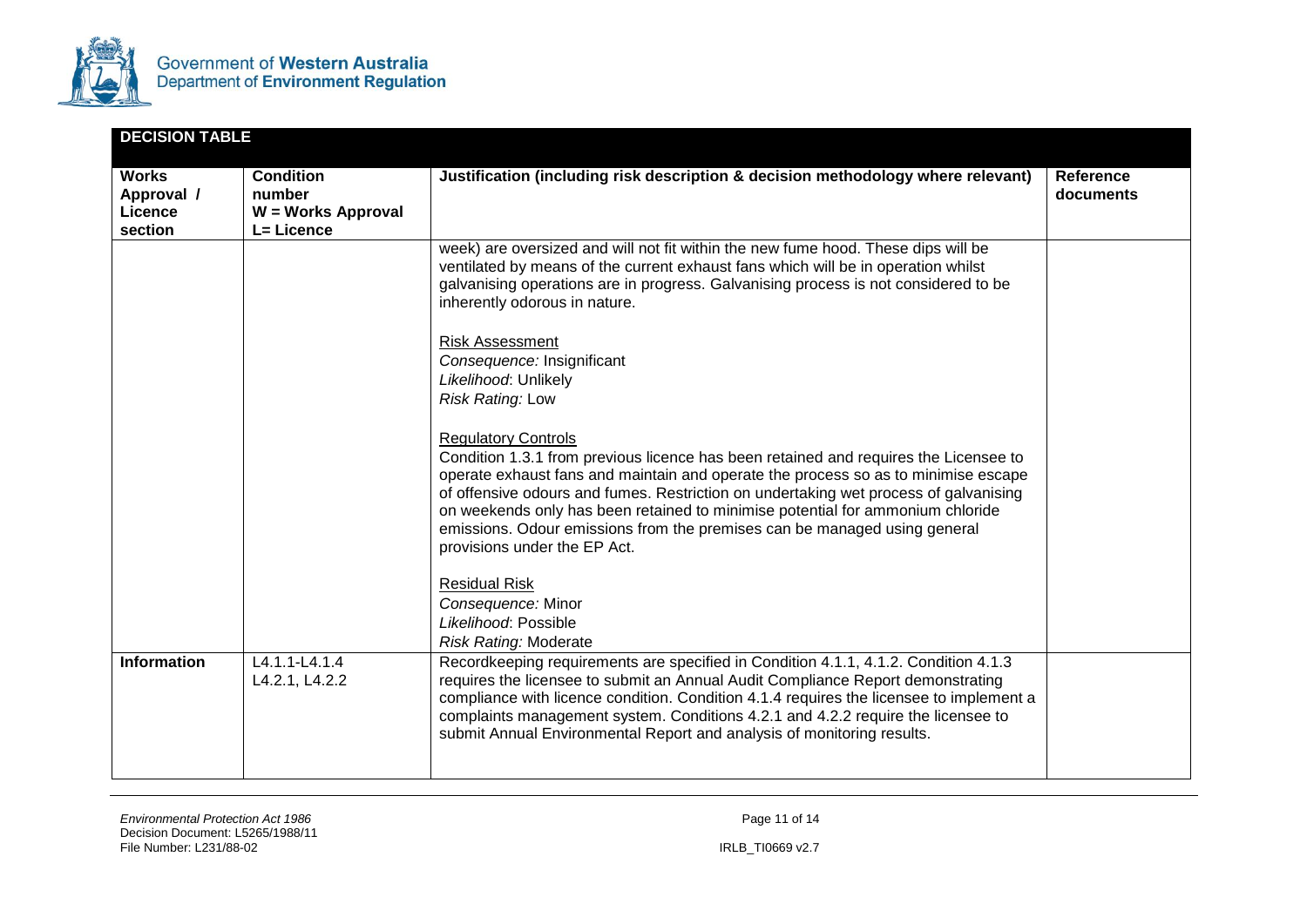

| <b>DECISION TABLE</b>                            |                                                                                                                                                           |                                                                                                                                            |                                                                                                                            |  |  |
|--------------------------------------------------|-----------------------------------------------------------------------------------------------------------------------------------------------------------|--------------------------------------------------------------------------------------------------------------------------------------------|----------------------------------------------------------------------------------------------------------------------------|--|--|
| <b>Works</b><br>Approval /<br>Licence<br>section | <b>Condition</b><br>Justification (including risk description & decision methodology where relevant)<br>number<br>W = Works Approval<br><b>L= Licence</b> |                                                                                                                                            | Reference<br>documents                                                                                                     |  |  |
|                                                  |                                                                                                                                                           |                                                                                                                                            |                                                                                                                            |  |  |
| Licence<br><b>Duration</b>                       |                                                                                                                                                           | The Premises is considered a low risk. In accordance with DER's current practice, the<br>licence is being granted for a period of 5 years. | <b>DER Guidance</b><br>Statement<br>Licence duration<br>Part V<br>Environmental<br><b>Protection Act</b><br>1986, May 2015 |  |  |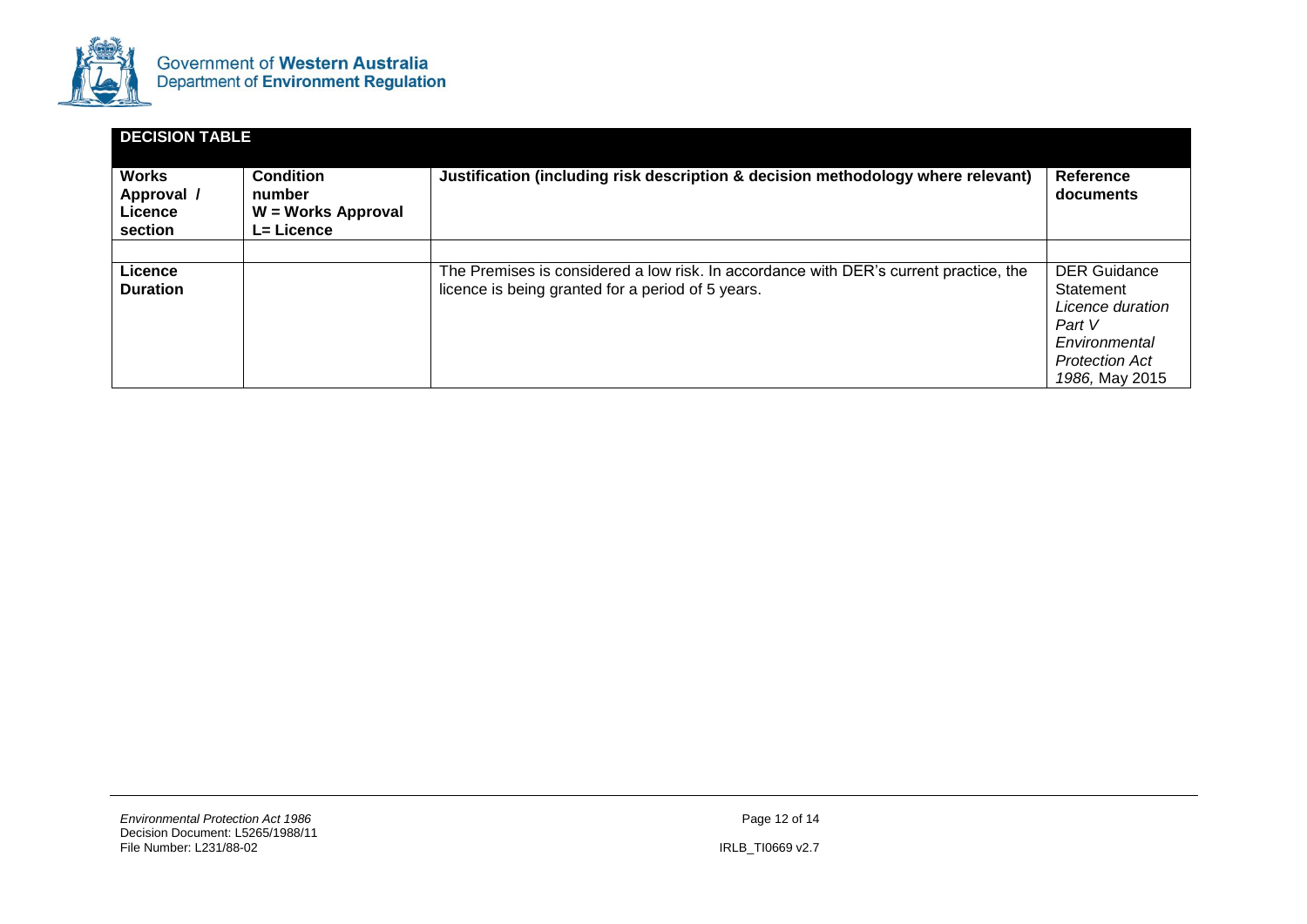

# **5 Advertisement and consultation table**

<span id="page-28-0"></span>

| Date      | Event                                                                      | <b>Comments received/Notes</b>                                                                 | How comments were taken into<br>consideration |
|-----------|----------------------------------------------------------------------------|------------------------------------------------------------------------------------------------|-----------------------------------------------|
| 3/8/2015  | Application advertised in West<br>Australian (or other relevant newspaper) | No comments received                                                                           | Not applicable.                               |
| 16/9/2015 | Proponent sent a copy of draft<br>instrument                               | Proponent confirmed acceptance of<br>conditions proposed through email on<br>Friday 18/9/2015. | No changes required.                          |